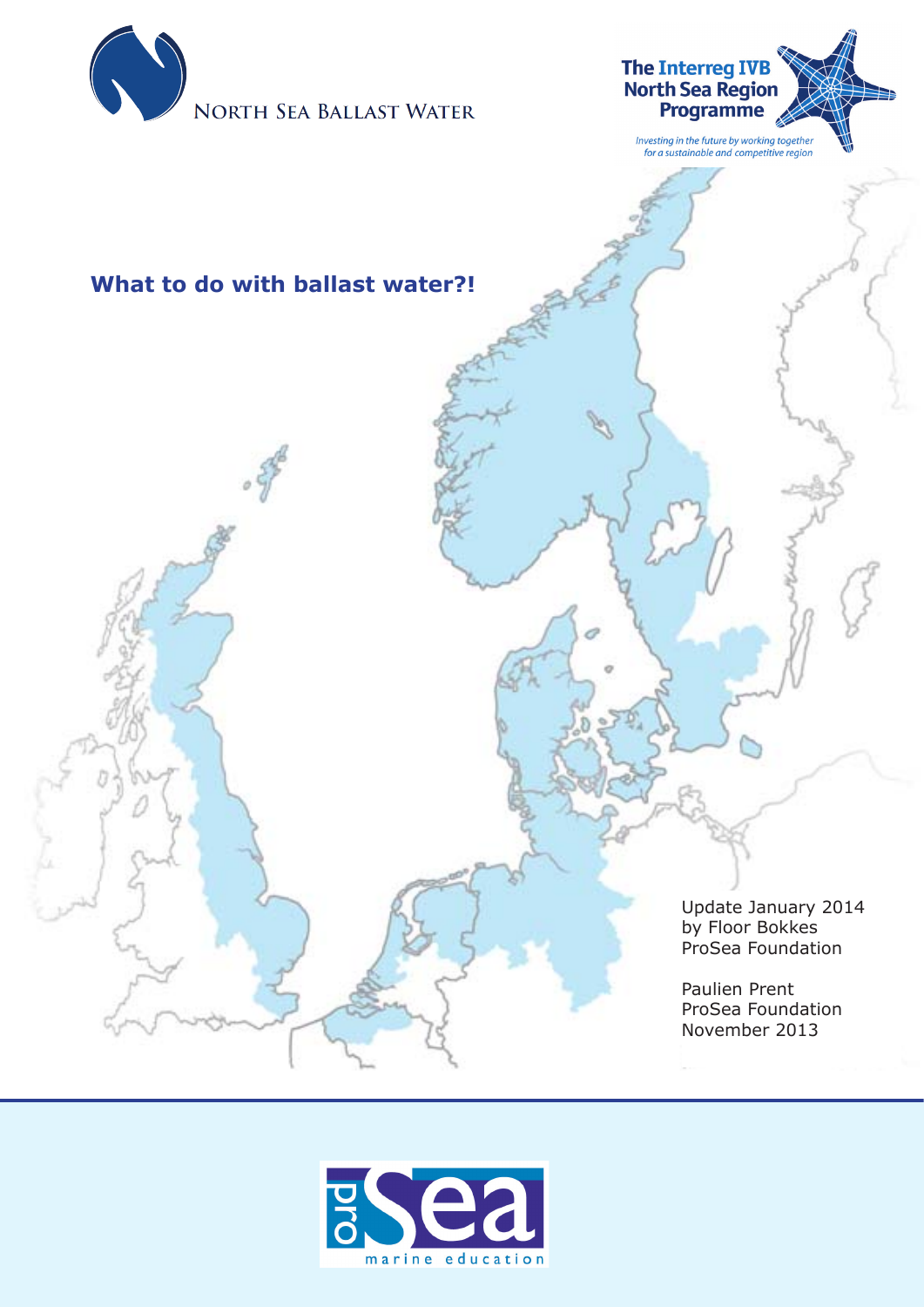# **Table of contents**

| 1.  |                                                                               |  |
|-----|-------------------------------------------------------------------------------|--|
|     |                                                                               |  |
| 2.  |                                                                               |  |
| 3.  |                                                                               |  |
| 4.  |                                                                               |  |
| 5.  |                                                                               |  |
| 6.  |                                                                               |  |
|     |                                                                               |  |
| 7.  |                                                                               |  |
| 8.  |                                                                               |  |
| 9.  |                                                                               |  |
| 10. |                                                                               |  |
| 11. |                                                                               |  |
| 12. |                                                                               |  |
| 13. |                                                                               |  |
|     |                                                                               |  |
| 14. |                                                                               |  |
|     |                                                                               |  |
| 15. |                                                                               |  |
| 16. |                                                                               |  |
| 17. | Comparison and environmental impact of different dechlorination compounds  20 |  |
|     |                                                                               |  |
| 18. |                                                                               |  |
| 19. |                                                                               |  |
| 20. |                                                                               |  |
| 21. |                                                                               |  |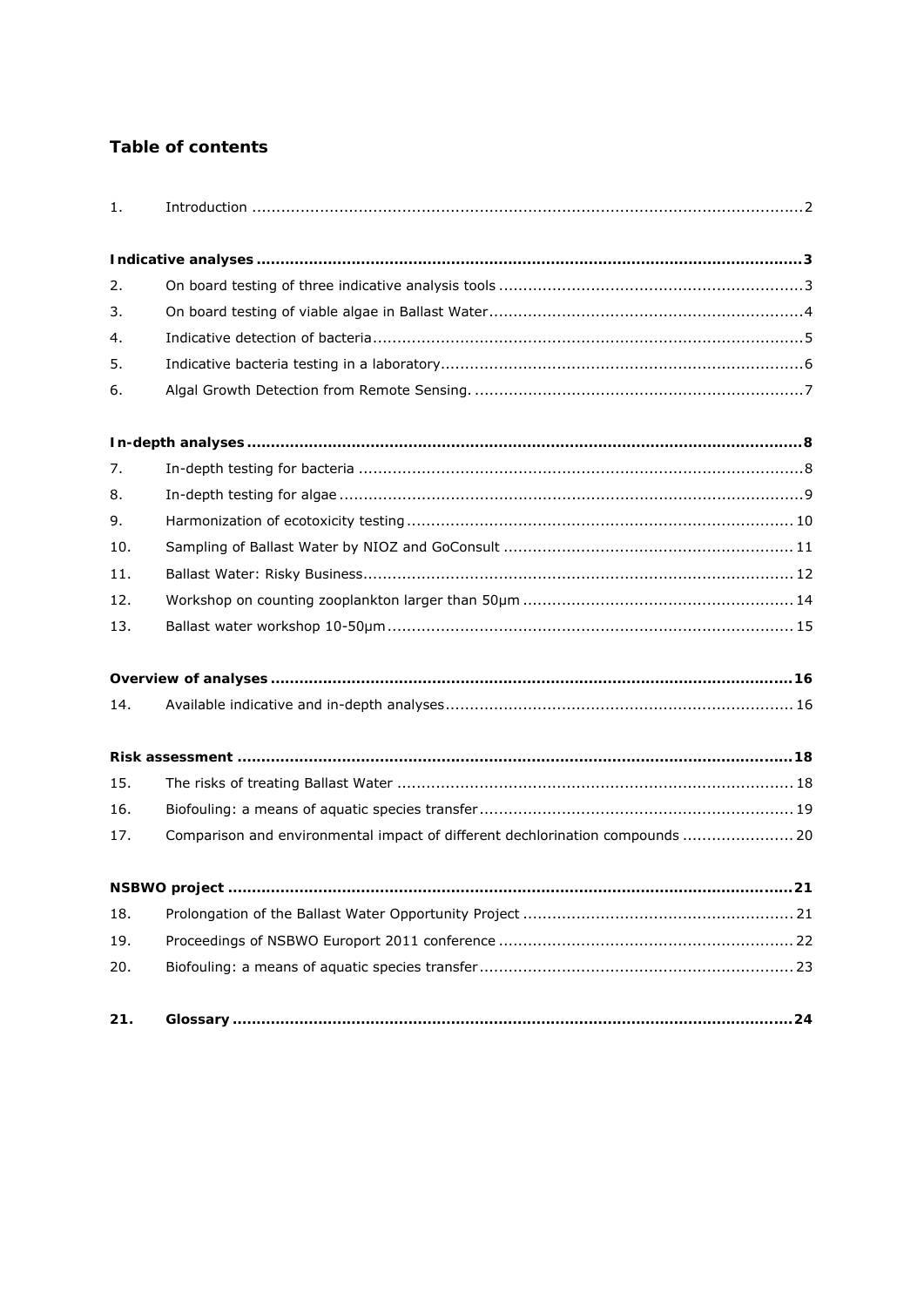### **1. Introduction**

Ballast water is essential for the safe operation of cargo vessels; it ensures the stability and manoeuvrability of un-laden ships. Because over 80% of the world's merchandise is moved by ships approximately 3 to 5 billion tons of ballast water is carried around the world each year<sup>1</sup>. This ballast water (sea water) contains billions of small organisms, eggs and larvae from the port of origin. After discharging ballast water some of these species can (and have) become invasive, causing serious ecological, economic and health threats<sup>1</sup>. In response to these threats the International Maritime Organisation (IMO) adopted the International Convention for the Control and Management of Ships Ballast Water & Sediments (or the Ballast Water Management Convention) in 2004<sup>2</sup>.

Although the reason for the adoption of the Ballast Water Management Convention was clear a lot of questions about the actual implementation still remained. Therefore the North Sea Ballast Water Opportunity (NSBWO) project was started in 2009 to answer these questions in a practical and scientific manner. Moreover, the NSBWO project 'aims to reach regional cohesion, innovation and develop future strategies in ballast water policies and ballast water management' (Ballast Water Times #1, 2011<sup>2</sup>).

In this booklet you will find the summaries of articles written during the NSBWO project. The focus of these summaries lies on the compliance with the D-2 standard (i.e. treatment of ballast water) of the IMO Ballast Water Management Convention, since the D-1 standard (i.e. midsea ballast water exchange) will be phased out in the future. The articles are arranged according to 5 topics: **indicative analysis**, **in-depth analysis**, **overview of analyses**, **risk assessment**, and the **NSBWO project** itself.

Recurring terms are alphabetically explained in a glossary.

 1 Source: http://globallast.imo.org/index.asp?page=problem.htm&menu=true 2

<sup>&</sup>lt;sup>2</sup> Source: http://www.northseaballast.eu/northseaballast/1996/7/0/82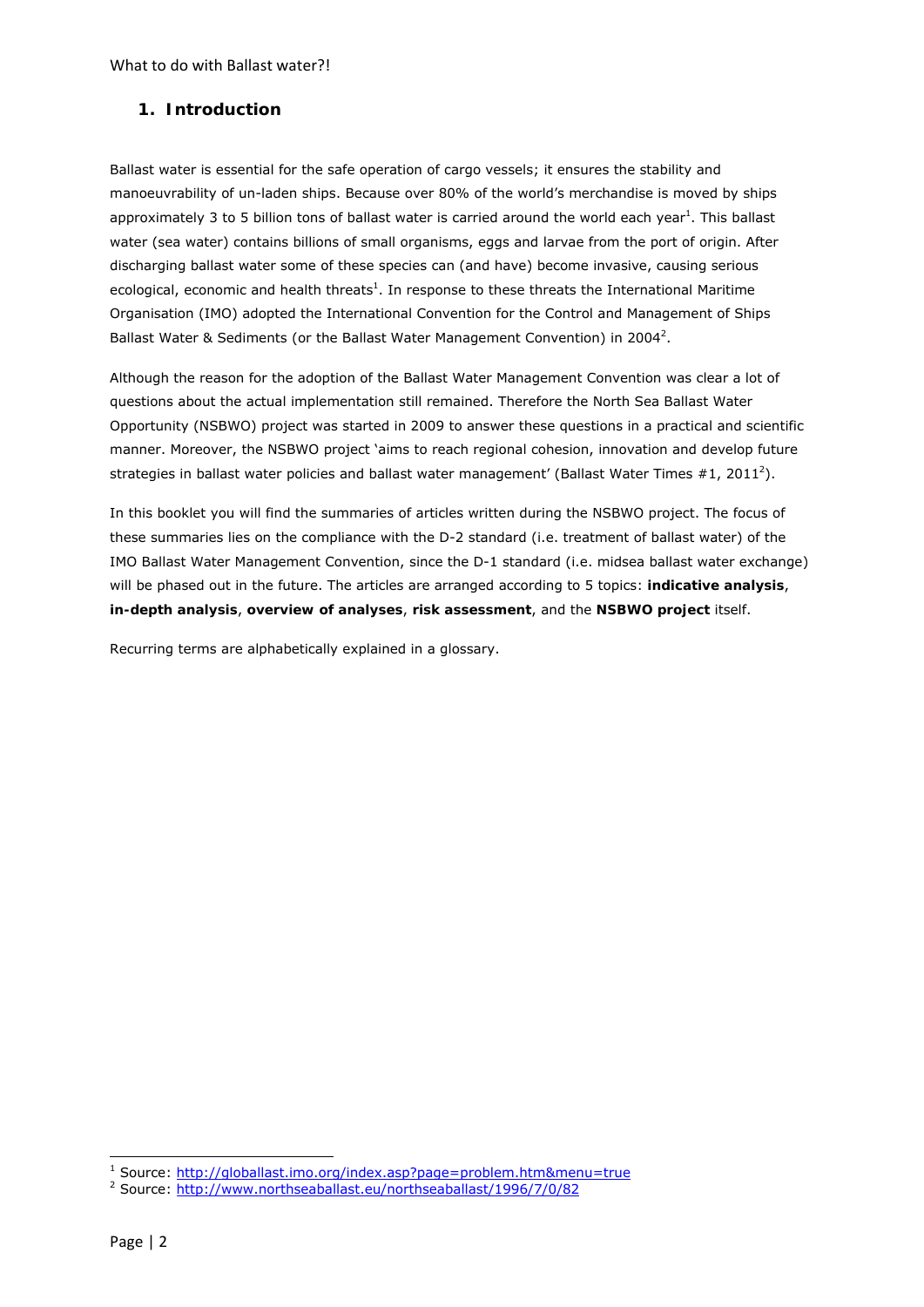# **Indicative analyses**

### **2. On board testing of three indicative analysis tools**

#### **Use for shipping companies**

Three methods were selected and tested for their applicability on board commercial vessels for the analysis of phytoplankton (size range 10-50 µm). All tested methods are compact, easy to use and deliver results quickly. Therefore they are suitable to bring aboard by e.g. the Port State Control officers to check for compliance with the D-2 standard.

#### **The article**

# Title: "**Onboard tests of the organism detection tools BallastCAM, FluidImaging, USA, Hach-PAM-fluorometer, USA, and Walz Water-PAMfluorometer, Germany. Results and findings**"

Authors: **Stephan Gollasch** (GoConsult) and **Matej David** (Dr. Matej David Consult s.p.). Date: **December 2012** 

#### **Detailed information**

Gollasch, Stehouwer and David (2012) (fact sheet "Available indicative and in-depth analyses") listed several technologies in their report and from these methods three were selected for an on board performance test: the BallastCAM, the Hach-PAM-fluorometer, and the Walz-Water-PAM-fluorometer. The BallastCAM provides cell counts and additionally it photographs each organism, which enables identification of viable cells by an expert. However, this identification of viability by an expert is prone to errors. Both fluorometers determine the viability and the biomass of the organisms still present in the samples taken from the ballast tanks containing treated ballast water, but cannot deliver viable cell counts. All three methods have their weaknesses (see table below) but a combination of the BallastCAM and a fluorometer could provide an accurate count of viable cells in treated ballast water, hereby proving (non)-compliance with the D-2 standard. Therefore it seems prudent to develop a method that combines both BallastCAM and fluorometer technologies.

| <b>Method</b>              | Pro                                                                                                   | Con                                                   |
|----------------------------|-------------------------------------------------------------------------------------------------------|-------------------------------------------------------|
| <b>BallastCAM</b>          | Counts cells, individual cells<br>photographed (i.e. enables<br>viability determination by<br>expert) | No viability measurement                              |
| Hach-PAM-fluorometer       | Measures viability and biomass                                                                        | No cell counts, does not detect<br>low concentrations |
| Walz-Water-PAM-fluorometer | Measures viability and<br>biomass, measures cells of all<br>concentrations                            | No cell counts                                        |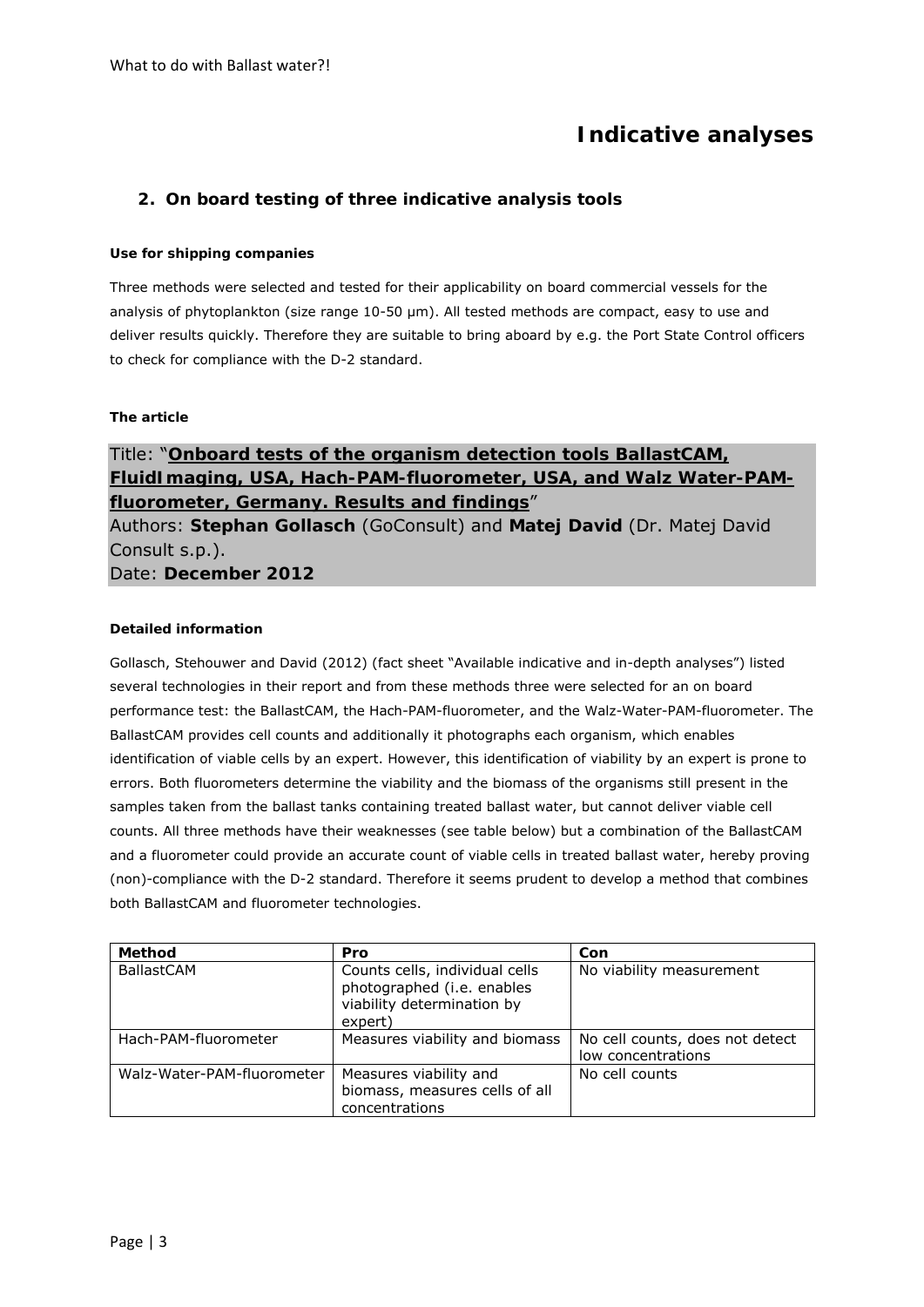## **3. On board testing of viable algae in Ballast Water**

#### **Use for shipping companies**

To test for compliance with the D-2 standard the viability of organisms in treated ballast water has to be determined. Determining the viability of cells is important since the D-2 standard of the IMO specifically focusses on viable organisms. A fluorometer can be used on board a vessel as an indicative measure of the viability of algae in treated ballast water. Since the viability of algae in ballast tanks starts decreasing after 2 weeks, this method is useful to check the viability of algae on board when a sea voyage is no longer than 2 weeks (to prove compliance is due to the treatment and not because of natural causes such as mortality during storage time of the sample).

#### **The article**

Title: "**Algae viability measurement over time**" Authors: **Stephan Gollasch** (GoConsult) and **Matej David** (University of Ljubljana). Date: **March 2010** 

#### **Detailed information**

This study was initially performed to document algal survival over time. This becomes important when it is not possible to determine the number of viable cells immediately after taking samples of the treated ballast water. When viability is used as compliance control it is needed to know how long algae can survive in a sample before cell mortality affects the results of the compliance test. On board testing of the viability of organisms in the size range between 10 and 50 µm (mainly phytoplankton) can be performed by a fluorometer (the Pulse-Amplitude Modulated fluorometer), which uses a (red) laser to measure the viability. This research showed that the viability of algae taken from a ballast tank is almost unchanged during the first two weeks of storage when the sample is kept cooler than ambient water conditions during sampling and in the dark. Thereafter their viability decreases over time.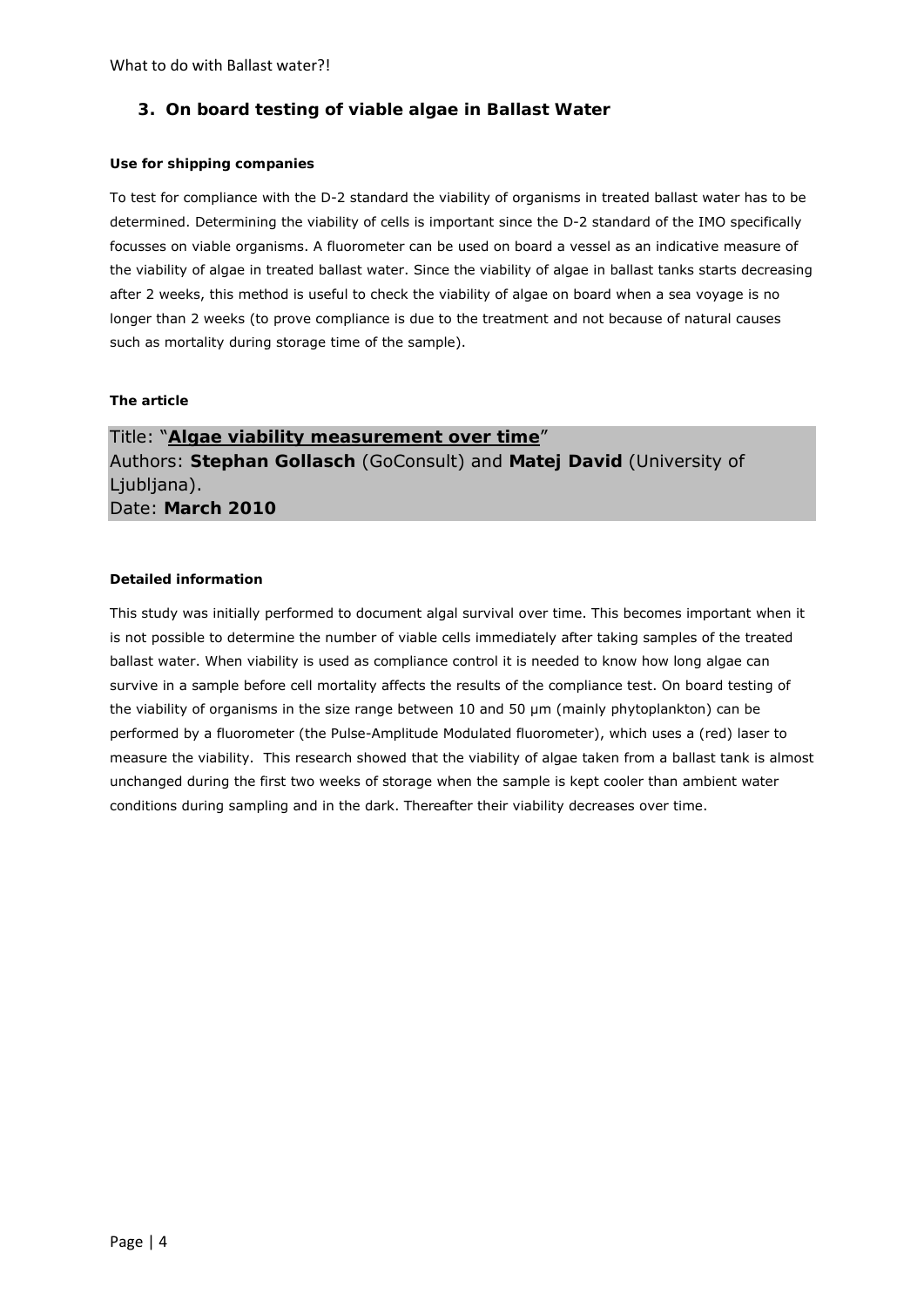## **4. Indicative detection of bacteria**

#### **Use for shipping companies**

The Q-PCR method can be used to check for gross non-compliance in ballast water by measuring the concentration of pathogenic bacteria. This method cannot determine the viability of the bacteria nor can it count the number of colony forming units (CFU). CFU's are the units used in the discharge standard. The method requires a couple of hours and it needs to be performed by an expert with dedicated instrumentation, which makes it less suitable to use on board. Whether it is possible to use the method in a moving vehicle is unclear.

#### **The article**

Title: "**Demonstration and feasibility of Q-PCR and immune detection of human pathogens as candidate methods for compliance control and requirements for compliance control efforts**" Authors: **Stephan Gollasch** (GoConsult) & **Louis Peperzak** (NIOZ) Date: **June 2013** 

#### **Detailed information**

The report addresses two organism detection methods and focusses on their suitability for compliance control of treated ballast water. The methods can be used to check gross non-compliance as presence / absence of bacteria and for compliance by enumeration. When bacteria are absent in the indicative compliance test the ballast water is in line with the D-2 standard. However, when organisms are detected a more detailed study by Q-PCR is needed. During land-based testing of ballast water treatment systems it is impossible to add *Vibrio cholerae* cells to the test water due to safety reasons. Therefore, NIOZ used non-toxic *Vibrio* bacteria instead of *Vibrio cholerae.* After this substitution a third (CARD-FISH) method was used to analyse treatment systems.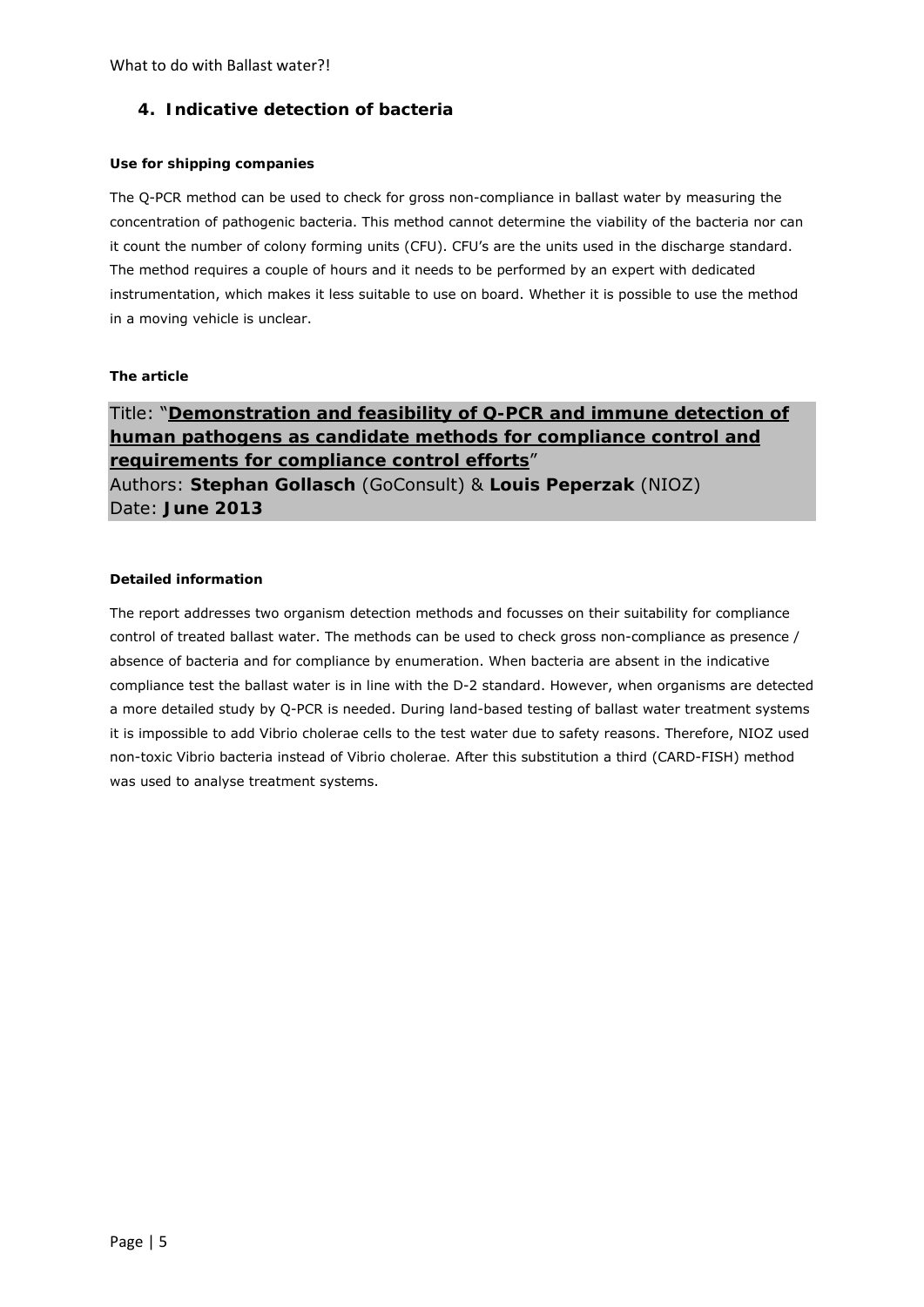## **5. Indicative bacteria testing in a laboratory**

#### **Use for shipping companies**

The 'DNA bead' method can be considered for an indicative analysis to check for compliance with the D-2 standard since it can detect the presence or absence of bacteria. It is impossible to use this method to check viability and whether as well as how many colony forming units are present in the ballast water sample. The method takes up to four hours and needs to be performed in a laboratory by experts.

#### **The article**

# Title: "**Feasibility of immune magnetic separation and detection of human pathogens in ballast water on board**"

Author: **Stephan Gollasch** (GoConsult), **Hans Flipsen** (Evers + Manders Subsidieadviseurs B.V.) & **Rob van Weeghel** (Formerly with Zebra Bioscience) Date: **June 2013** 

#### **Detailed information**

In this report a comparison is made of the practicability of three bacterial detection methods. Of those three methods only one seemed probable for indicative bacterial analysis. With the DNA bead method it is possible to prove the presence/absence of the bacterial species listed in IMO standard D-2 (i.e. *Vibrio cholerae*, *E. coli*, and *Intestinal enterococci*). Further, determination of colony forming units of the three bacteria or viability of the detected bacteria (needed to prove compliance with the D-2 standard) is impossible. The DNA bead method presented here is a biomagnetic separation process that can isolate bacteria in fluids. It works as follows: a magnetic bead is combined with a species specific DNA strand. This strand attaches itself to the bacterial DNA, resulting in a combined bead-bacterial-DNA complex. The next step includes a magnet that attracts the bead-bacterial-DNA complex. The remainder of the fluid is washed away leaving the bead-bacterial-DNA complexes attached to the magnet. After removing the magnet and detaching the beads, the bacterial DNA can be released. Once bacterial DNA is isolated a method called Polymerase Chain Reaction (PCR) can be used to identify the bacteria. However, this method is not able to discriminate between dead and living bacteria so that colony forming units cannot be established. Therefore, compliance control with the D-2 standard is impossible.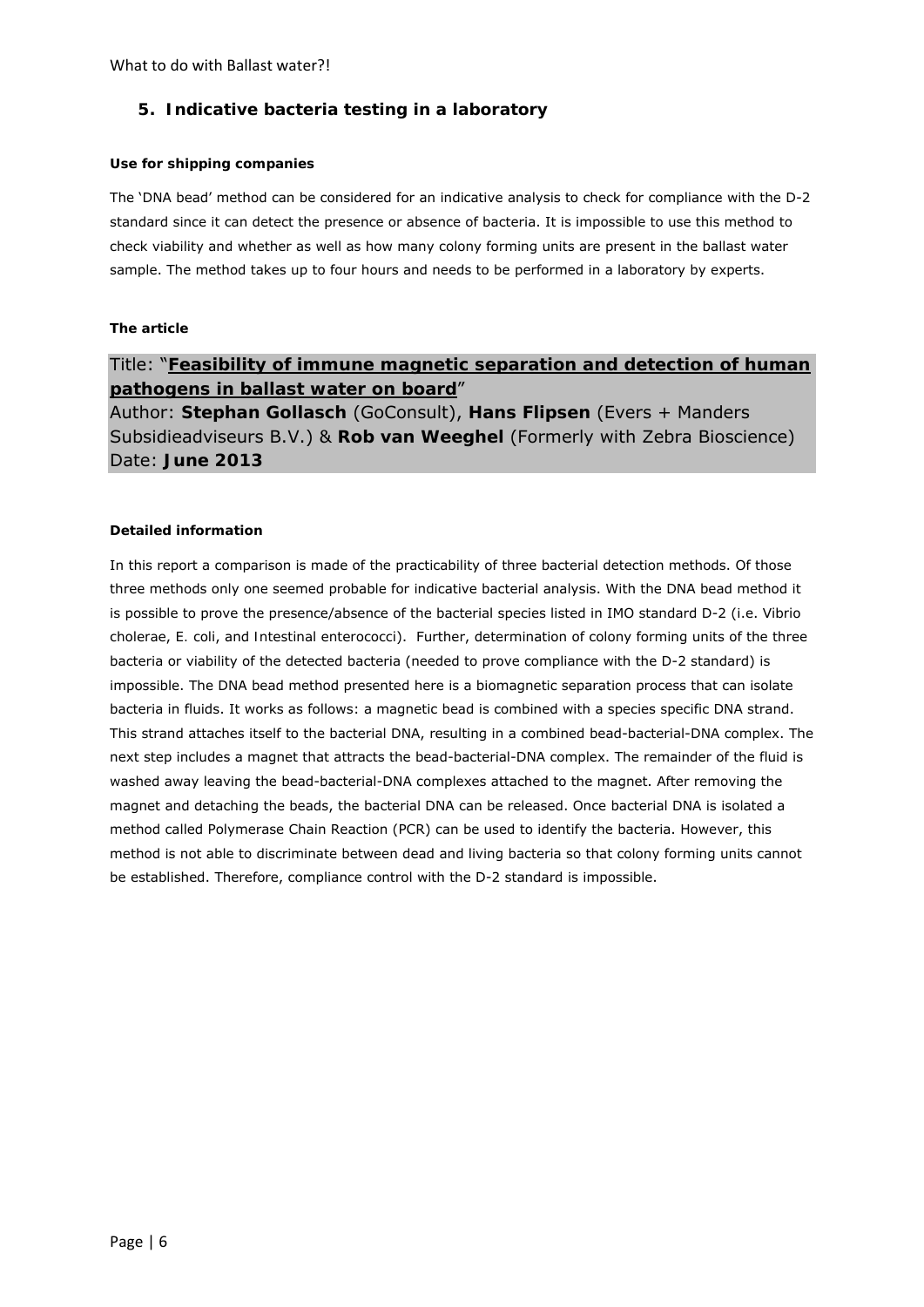# **6. Algal Growth Detection from Remote Sensing.**

#### **Use for shipping companies**

A Risk Index for Ballast Water Exchange has been developed for which, among others, information from satellites about the water quality is used. Risk is defined as the risk that an invasive species, which is released by ballast water exchange at a certain location, may survive and cause damage to the ecosystem. An online tool is developed in which the risk can be calculated. The Risk Index is determined by several factors, being the water depth and distance to coast and protected areas; transparency, chlorophyll concentration and concentration of suspended matter derived from satellite remote sensing; currents and the water salinity and temperature at the points of ballast water uptake and destination. The major part of the article describes the method of remote sensing, as well as its applications, limitations and opportunities. Remote sensing uses information from light that underlies the process of absorption and reflection by surfaces on earth and in the air. Data about water constituents can be disturbed by clouds and atmospheric processes. The analysis of water becomes more challenging when water is a mixture of suspended matter and absorbing substances – such as close to the coast – than in open oceans. This should be taken into account when analysing the data. Validation of the remote sensing data is needed and is done by comparing data from the field (in situ) with the satellite data. **The article**

# Title: **"Algal Growth Detection from Remote Sensing – A Study on the applicability of satellite data for algal bloom detection in the scope of ballast water management issues"**

Authors: **Kerstin Stelzer** (Brockmann Consult GmbH) Date: **August 2013**

#### **Detailed information**

Ocean Colour Remote Sensing is a method that can be used to monitor the status and development of coastal and open ocean waters. Remote sensing is based on measuring the energy of light that is reflected from the earth's surface. In the ocean, algal bloom growth can only be detected if the patches have a certain extent. The validation of the remote sensing data is performed by comparing the concentrations with in situ information. The identification of phytoplankton species needs ground truth sampling. Furthermore, the data are influenced by disturbing aspects like atmospheric circumstances (haze, clouds), as well as complex waters which contain also suspended matter and coloured dissolved organic matter (CDOM). The article describes several examples in which blooms are detected. The studies were performed by the MERIS Sensor of the ENVISAT satellite and are available from 2002 to 2012.

The method of ocean colour remote sensing can be applied to the case of ballast water exchange risk analysis. A Risk Index for Ballast Water Exchange is developed for two different applications, namely the ship dependent (dynamic) Ballast Water Risk Index and the Average Risk Index. Risk is considered the risk that an invasive species, which is released by ballast water exchange at a certain location, may survive and cause damage to the ecosystem. The Risk Index is determined by several factors, being the water depth and distance to coast and protected areas; transparency, chlorophyll concentration and concentration of suspended matter derived from satellite remote sensing; currents derived from an operational prediction model and the water salinity and temperature at the points of uptake and destination of ballast water.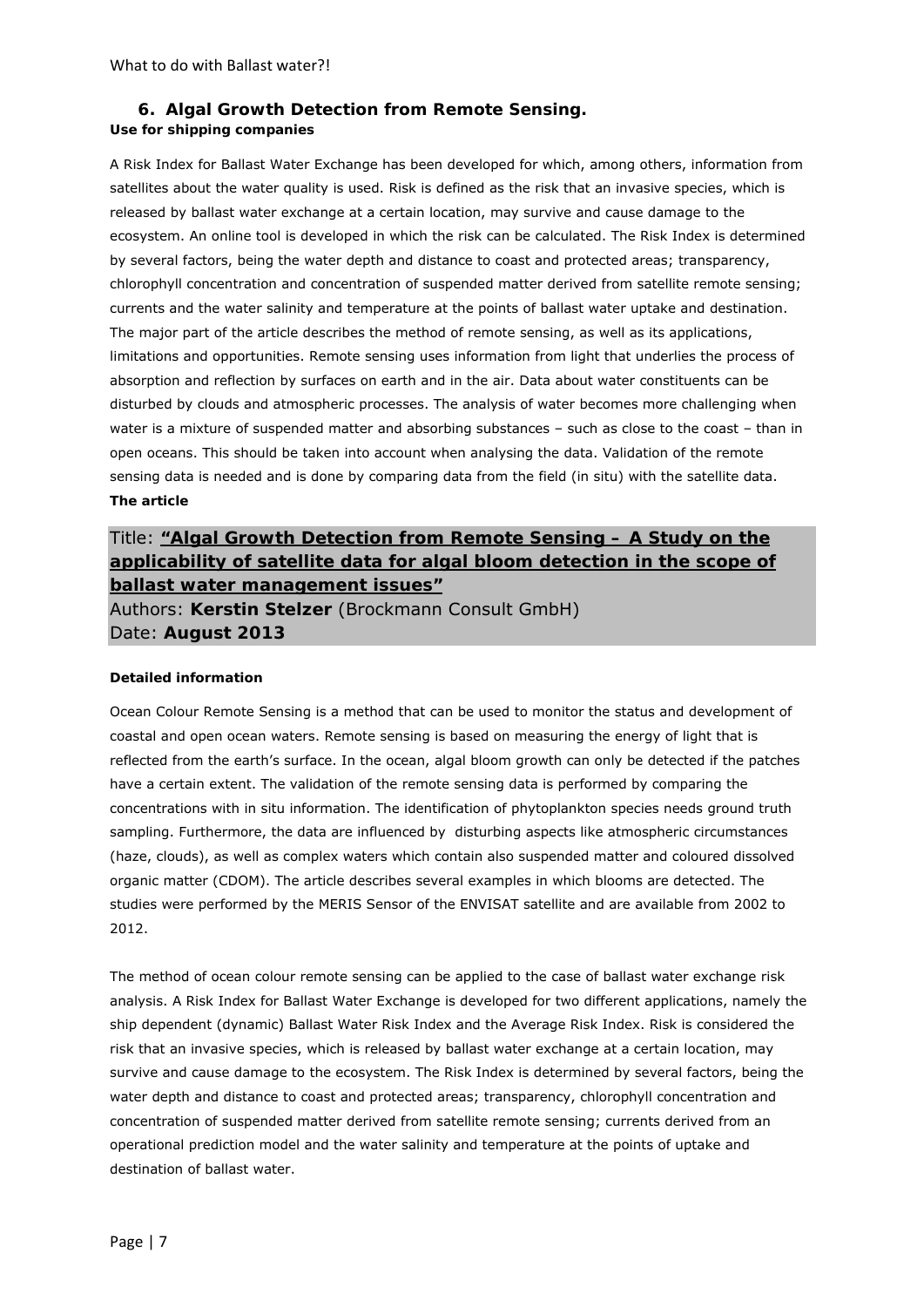# **In-depth analyses**

### **7. In-depth testing for bacteria**

#### **Use for shipping companies**

There are standard methods to test if the bacteria mentioned in the IMO D-2 standard are present in ballast water. These methods are time consuming (due to incubation period) and need to be performed in laboratory circumstances by trained experts.

#### **The article**

Title: "**Testing of Ballast Water Treatment Systems performance regarding organisms below 10 micron in minimum dimension**" Authors: **Stephan Gollasch** (GoConsult), **Allegra Cangelosi** (Northeast-Midwest Institute & Great Ships Initiative) and **Louis Peperzak** (NIOZ). Date: **November 2012** 

#### **Detailed information**

The report discusses various options for the detection of the bacteria identified in the IMO D-2 standard (i.e. < 1cfu of *Vibrio cholerae* per 100 ml; < 250 cfu of *Escherichia coli* & < 100 cfu of *Intestinal enterococci*). Additionally, other potentially harmful organisms below 10 µm were discussed (e.g. various viruses, bacteria, archea, and small phytoplankton species smaller than 10 µm (e.g. dinoflagelates) which produce toxins). However, this fact sheet will not deal with these organisms since they are not addressed by the D-2 standard. As it turned out, most ballast water test facilities (i.e. GoConsult, GSI, IMARES, MERC, NIOZ, NIVA) use comparable methods to test Ballast Water Management Systems (BWMS) for bacteria mentioned in the IMO D-2 standard. However, due to the low concentrations of these bacteria in test water it is difficult to detect them and thereby determine the effectiveness of BWMS in this regard. Since adding pathogens to the test water is not possible (due to health, safety and environmental reasons) effectiveness of treatment systems for these organisms has to be determined in another way. Therefore several ideas, on how these tests should be performed, are being explored. Ideas include using non-toxic *V. cholerae* as substitutes to the pathogenic *V. cholerae* to measure the effectiveness of a treatment system; or using fish pathogens as source of information relative to human pathogens. These prospects however, are still in a developmental stage.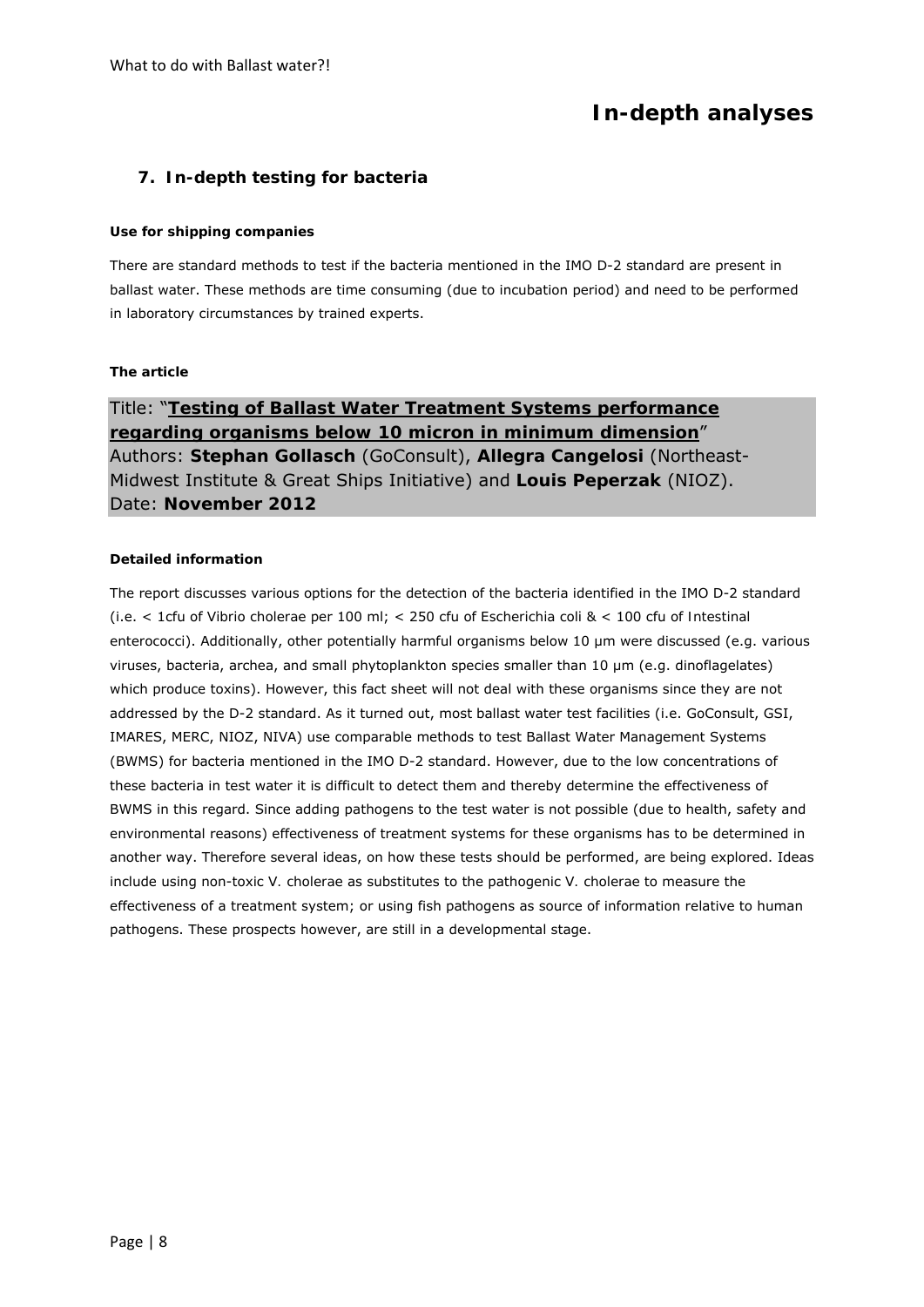## **8. In-depth testing for algae**

#### **Use for shipping companies**

While most in-depth tests have to be carried out by specialists in a lab, the test discussed here (OVIZIO's 'oLine') is an easy detection method aimed at users with little to no academic training. The method is most suited for the detection of organisms in the range of 10-50 µm (mainly phytoplankton: small algae). The costs of the 'oLine' system are €85,000. This does not include the fluorescence option that enables determination of viable cells. Since the IMO specifically mentions viable organisms it is crucial to incorporate fluorescence in the 'oLine' when compliance needs to be proven. The system is not sufficiently tested yet. In 2012, developments were undertaken to make the 'oLine' more portable so it can be used on board by e.g. the Port State Control.

#### **The article**

# Title: "**Demonstration of the OVIZIO organism detection technology, the 'oLine', for Compliance Enforcement with the Biological Standards of the IMO BWMC**"

Authors: **Stephan Gollasch** (GoConsult), **Eva-Maria Zetsche** (Vrije Universiteit Brussel) and **Joël Henneghien** (OVIZIO Imaging Systems). Date: **June 2012** 

#### **Detailed information**

The report discusses the characteristics and applications of a method for the detection of organisms in the 10-50 µm range (mainly phytoplankton). The method can be used to detect organisms in all sorts of size ranges, although it is most suited for the detection of organisms in the range of 10-50  $\mu$ m. In combination with the 'OsOne' software the 'oLine' can detect and count particles in a fluid and when properly trained these particles can be differentiated and classified automatically. The processing of information will be largely automatic by the 'OsOne' software. The 'oLine' is a largely automatic, simple and accurate method to check for compliance with the D-2 standard using Digital Holographic Microscopy. In this method a laser is split into an undisturbed light beam (the reference beam) and a light beam that passes through the sample (the object beam). By recombining these two light beams a 3-D image (or a so-called hologram) of the organism is formed by a digital camera. The method enables a fast, easy, and largely automatic analysis. However, the current 'oLine' does not use fluorescence and it can thereby not deduce whether a counted cell is dead or alive. **It is crucial** to determine the viability of cells because the IMO D-2 standard specifically focusses on cells that are viable due to their ability to grow after ballast water is released in the environment. To determine the viability of organisms in the ballast water samples, additional features (e.g. fluorescence) have to be incorporated in the 'oLine'. These features have been developed separately and can be included in the system. The system is not sufficiently tested yet. For instance, the time it takes for the 'oLine' to get a result is not properly tested, however it is known that a 1ml sample takes approximately 15-20 minutes to analyse.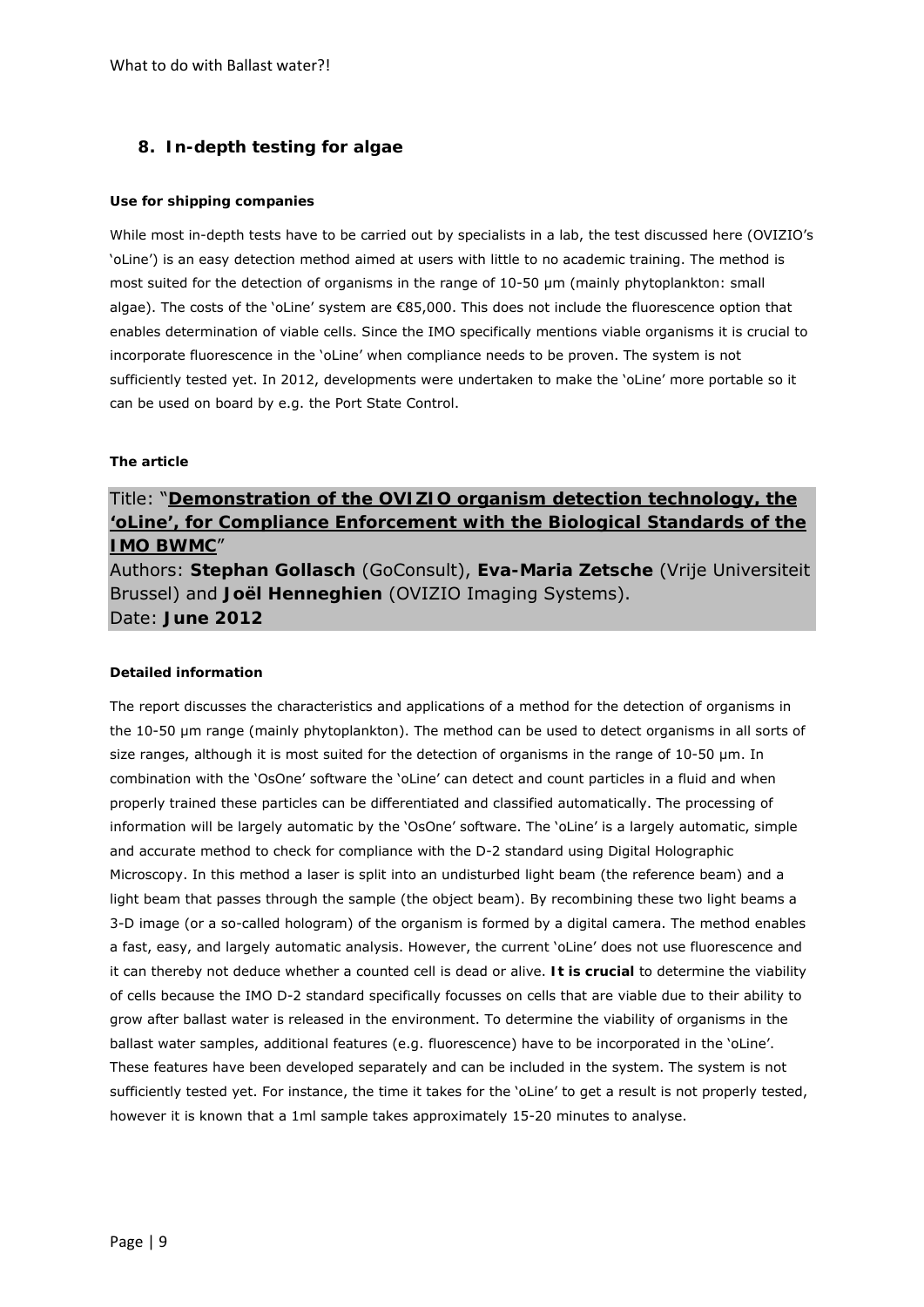# **9. Harmonization of ecotoxicity testing**

#### **Use for shipping companies**

When a Ballast Water Management Systems (BWMS) uses chemicals during treatment, toxic products may be discharged. To prove that discharged ballast water does not pose a risk to the receiving environment, toxicity tests are needed. A lot of discussion is still on-going about what procedures are best used for land-based toxicity testing after ballast water has been treated according to the G8 guideline (i.e. the guideline for the approval of BWMS). IMARES (Institute for Marine Resources And Ecosystem Studies) hosted an international workshop to discuss the procedures used for toxicity testing of ballast water samples.

#### **The article**

# Title: "**Minutes NSBWO project workshop ecotoxicity testing during landbased testing**" Author: **Klaas Kaag** (IMARES) Date: **May 2012**

#### **Detailed information**

The goal of the NSBWO project meetings was to discuss and harmonize toxicity testing procedures among research facilities (i.e. NeoEnBiz, Golden Bear Facility, NIVA, MERC, and IMARES) during landbased testing for type-approval of BWMS. Since research facilities all seemed to use various methods to test ecotoxicity this seemed prudent. During the workshop the G9 guideline of the IMO was used as an instruction on which toxicity tests should be performed. In general, the test facilities used the same type of tests, but the exact test protocols varied. Important issues to harmonize are sample (pre-)treatment and QA/QC. The evaluation of test results should be transparent and consistent. Test species used for toxicity testing should be representative of different biological groups. According to the G8 guideline of the IMO, ballast water needs to be held for 5 days, but for risk analysis water can also be evaluated after only 24h or 48h holding time.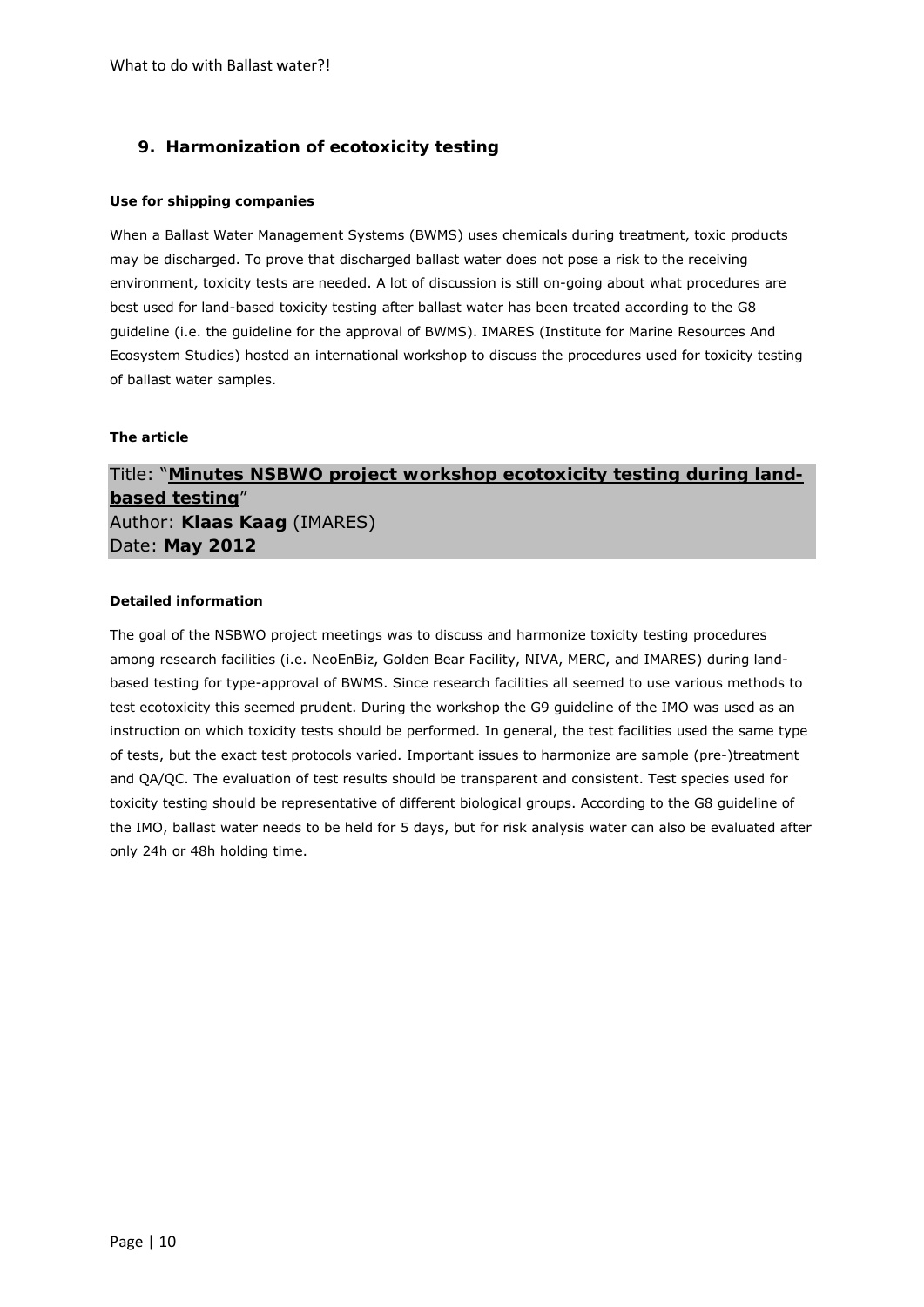## **10. Sampling of Ballast Water by NIOZ and GoConsult**

#### **Use for shipping companies**

This study focused on the assessment of the viability and number of coastal unicellular eukaryotes and protists in ballast water on board two ships in the port of Rotterdam. Additionally, the study points out the difficulties of planning an indicative on board ballast water sampling event. The experiment showed that both research teams and crews should be prepared for taking samples from various access points, i.e. sounding pipes, open manholes, on-deck overflow, or the engine room. When ballast water samples need to be taken from the engine room it is important for the scientific team to realize that it is impossible to sample large volumes of water without having a proper discharge of the sampled water.

#### **The article**

Title: "**Ballast Water Sampling in Rotterdam with ROSCOFF Team**" Author: **Stephan Gollasch** (GoConsult) Date: **June 2010** 

#### **Detailed information**

Ballast water sampling took place on board of two vessels in the Port of Rotterdam as part of the Interreg IVB (NS)BWO project. The ballast water samplings are dependent on the cargo operation of the vessel, which means that the scientific team is often subject to waiting. After ballast water is taken in, the number of living organisms inside a ballast tank usually reduces exponentially due to the harsh environment of the ballast water tanks. This means that when there are still viable organisms present in ballast water after a specific holding period (5 days in this case), the number of organisms in the port of intake is probably high and the risk of transferring organisms to the receiving port is increased. Various analyses (microscopy, PCR, FISH molecular analyses of DNA, RNA, and cellular material) were used to group the genetic data of the organisms found during testing of the ballast water. Additionally, a PAMfluorometer was used to check viability of the cells present in the ballast water. As expected, after 5 days in a tank without light, the viability of algae was low. However, there were indications that living phytoplankton cells were still present in the untreated ballast water. This indicates that storage of ballast water in tanks is not enough to comply with the D-2 standard of the IMO.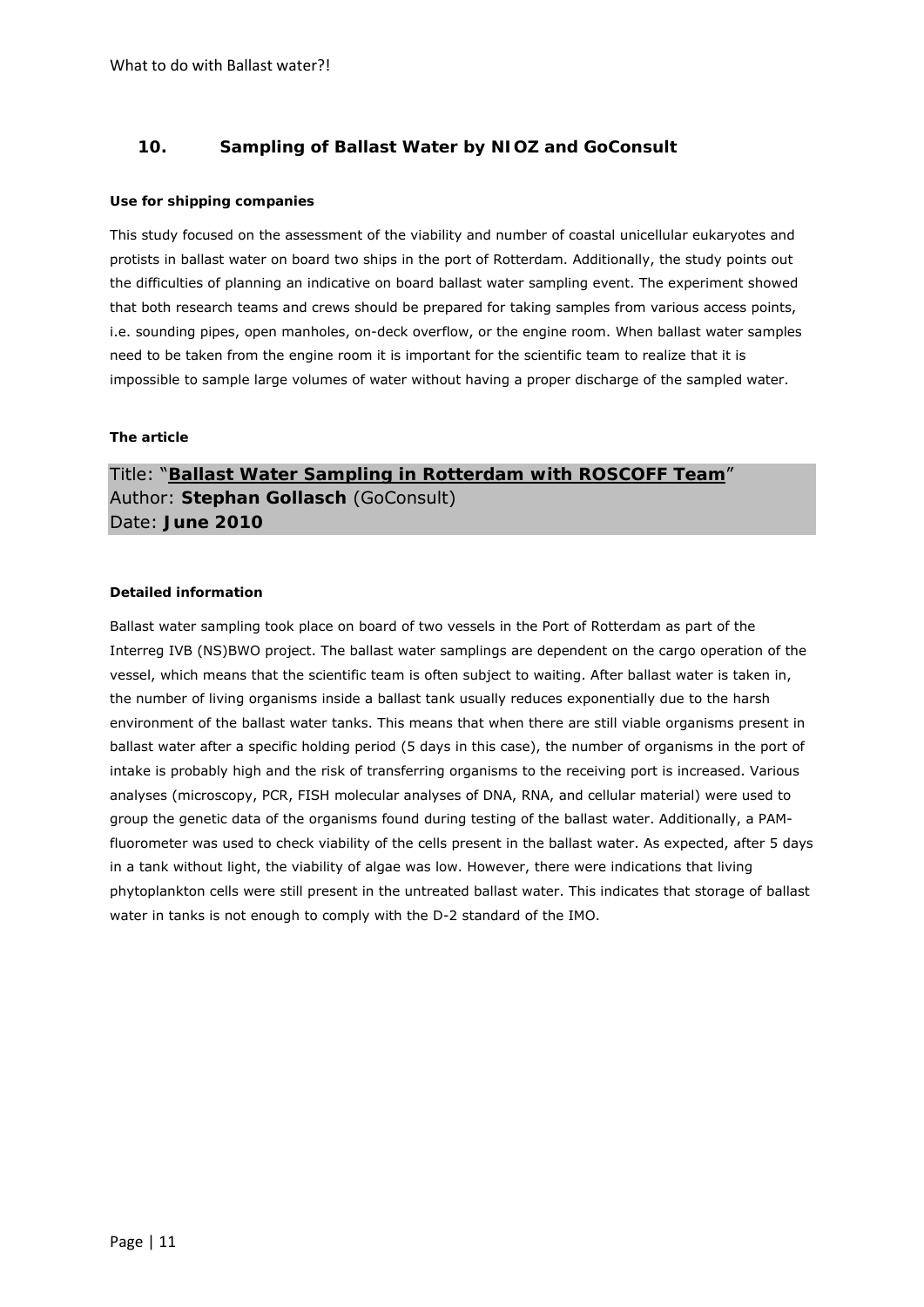### **11. Ballast Water: Risky Business**

#### **Use for shipping companies**

When a ship transports ballast water between ports with comparable aquatic environments it may be exempted from the BWMC. Before a vessel qualifies for exemption it should prove that its discharge of ballast water does nothing to harm the environment of the receiving port. This needs to be determined according to the G7 guidelines of the IMO, which provide standards for the risk assessment of discharging untreated ballast water. Discussion is still on going about when the risk of ballast water discharge can be considered sufficiently low for a ship to be exempted from BWM requirements. Since a risk assessment has cost and legal implications for shipping companies it is important to be sure that input data used for the process is reliable. Presently, this input data is still subject to uncertainties so that without comprehensive port baseline surveys which would deliver reliable data no exemption can be granted.

#### **The article**

# Title: "**Ballast water risk assessment for intra North Sea shipping**" Authors: **Matej David** (University of Ljubljana) & **Stephan Gollasch** (GoConsult) Date: **June 2010**

#### **Detailed information**

This report describes three risk assessment approaches as contained in the guidelines for risk assessment of ballast water (G7): 1) environmental matching risk assessment compares the environmental characteristics (e.g. temperature and salinity) from the areas of ballast water origin and discharge. These characteristics are considered to be surrogates for the species ability to survive in the new environment, 2) species biogeographic risk assessment identifies overlapping species in the donor and recipient area, these are used as indications of similarity of environmental conditions. Overlapping species in donor and recipient ports are an indication of similarity posing a low risk for the receiving port, and 3) species specific risk assessment assesses the potential invasiveness of selected individual species and anticipates the harm this species could cause in the new environment. The report considers the possible use of these risk assessment approaches in the North Sea. A risk assessment can determine the danger that ballast water might pose to a receiving area. A risk assessment of the introduction of nonnative species is based on the likelihood that a new organism will establish itself in the new environment, and on the potential danger this species can pose to the new environment. A species can become harmful when: the organism is present at the donor harbour, when it survives the transport, when it survives the discharge into a new environment, when it can survive in the new environment, if it can establish itself in the new environment, and if it can spread and harm the new environment. The aim of a risk assessment is to reflect the real situation as accurately as possible. However, since the ballast water issue has not been extensively researched, the likelihood of error is high. Hereby the precautionary approach is adopted, with the primary emphasis to avoid an underestimation of the danger that a species can pose when introduced to a new environment. The risk assessment should be based on reliable data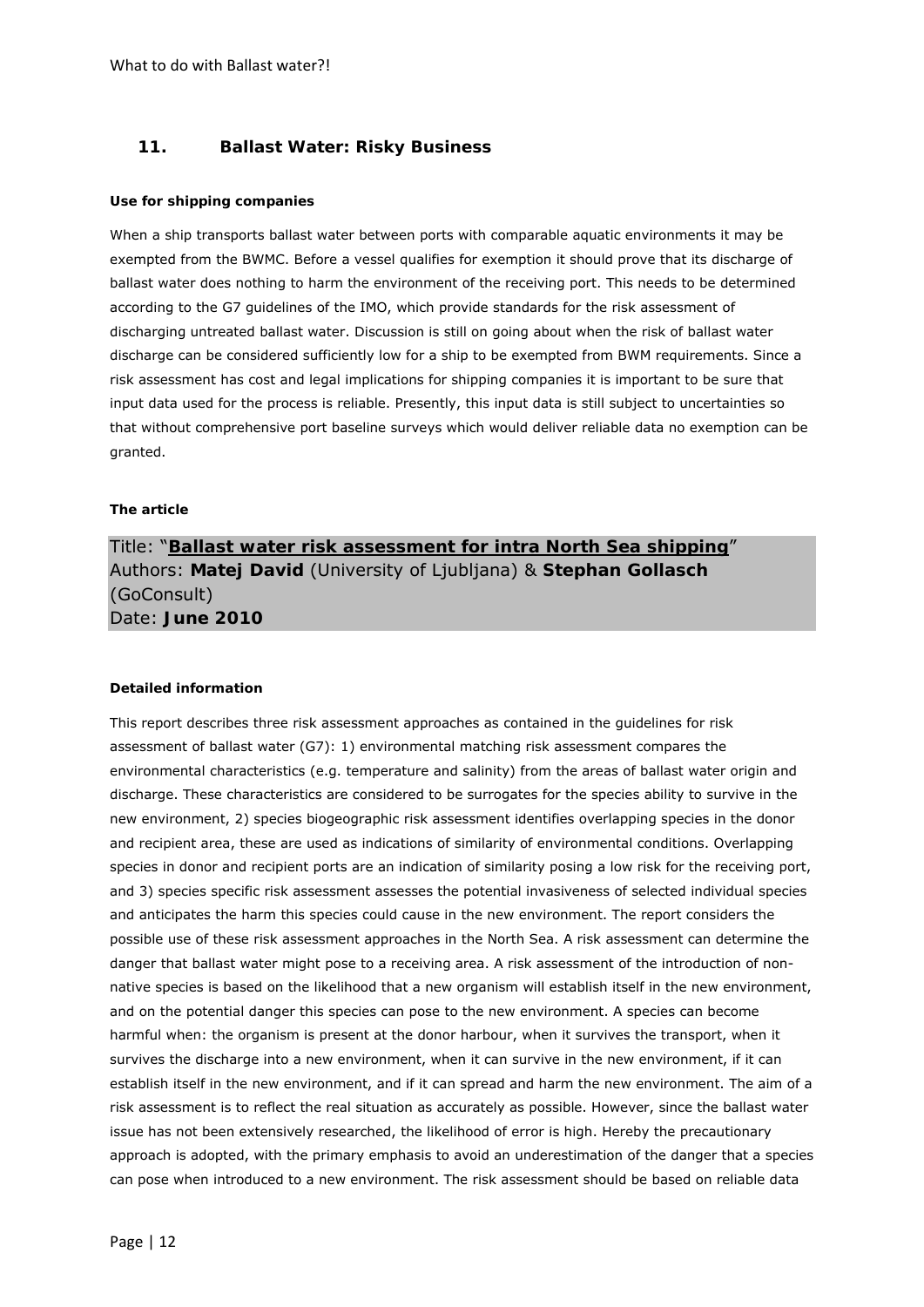### What to do with Ballast water?!

(i.e. port baseline surveys), which are currently lacking, but need to be conducted before an exemption may be considered.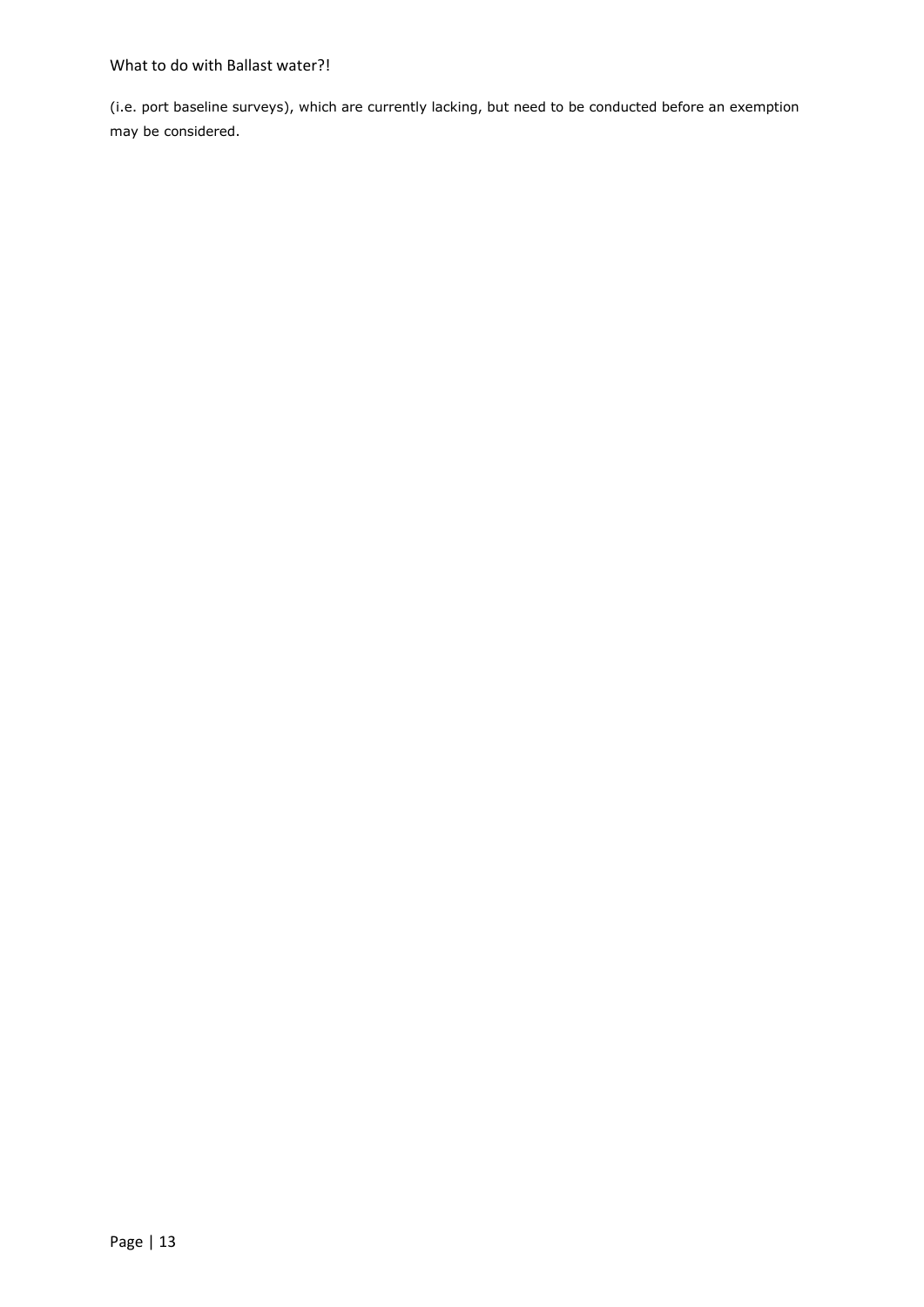## **12. Workshop on counting zooplankton larger than 50µm**

#### **Use for shipping companies**

This article gives an insight in what happens with collected ballast water samples at the test facilities. The IMO G8-guideline regards approval of Ballast Water Treatment Systems (BWTSs). However, the in G8 formulated guidelines for sampling and measuring viable organisms larger than 50µm during landbased tests of BWTSs are relatively undetailed and therefore may be implemented differently among the BWTS test facilities. These differences were explored during a workshop held in 2010. The workshop resulted in recommendations to the authorities and to IMO with regard to sampling, measuring and analyzing data and with regard to the comparability of the results of different testing facilities. On top of that, recommendations on quality management and assurance and reporting results are included. If you are interested in the procedures that are followed at the different test facilities, this report would be interesting to read.

#### **The article**

Title**: "Report on the workshop on aspects of certification and compliance enforcement purposes: counting zooplankton larger than 50µm"**  Authors: **Frank Fuhr, Isabel M. van der Star, Louis Peperzak** (all NIOZ at the time the workshop was held) Date: **November 2013**

#### **Detailed information**

The aim of the document is to achieve a consistent quality in land-based testing of BWTSs around the world. It includes recommendations on the topics that were discussed during the workshop, being sampling and sample handling, sample analysis, test conditions, quality management and assurance and reporting results. The workshop participants stressed the importance of three recommendations in particularly as being of interest for authorities and the IMO requirements, because these could change their opinion. First, they suggest to lower the IMO requirement that inlet water should contain 100,000 organisms per cubic meter to a minimum range of 50,000 until 80,000m-3. On the other hand, they suggest to increase the required survivorship in the control tank to at least 1,000 but possibly better 10,000 living organisms bigger than 50µm m-3. Second, they state that it is not required to take ambient samples at every run. They suggest annually carrying out a facility validation instead. Third, every procedure in the testing facilities should be verified by peer reviewed publications or else be described in such a way that the approval authority can verify it. When room for interpretation is left, this should be clearly mentioned in the reports. In that case, the decision lies with the authorities.

Appendix 1 contains a list of participants to the workshop including their addresses and e-mails.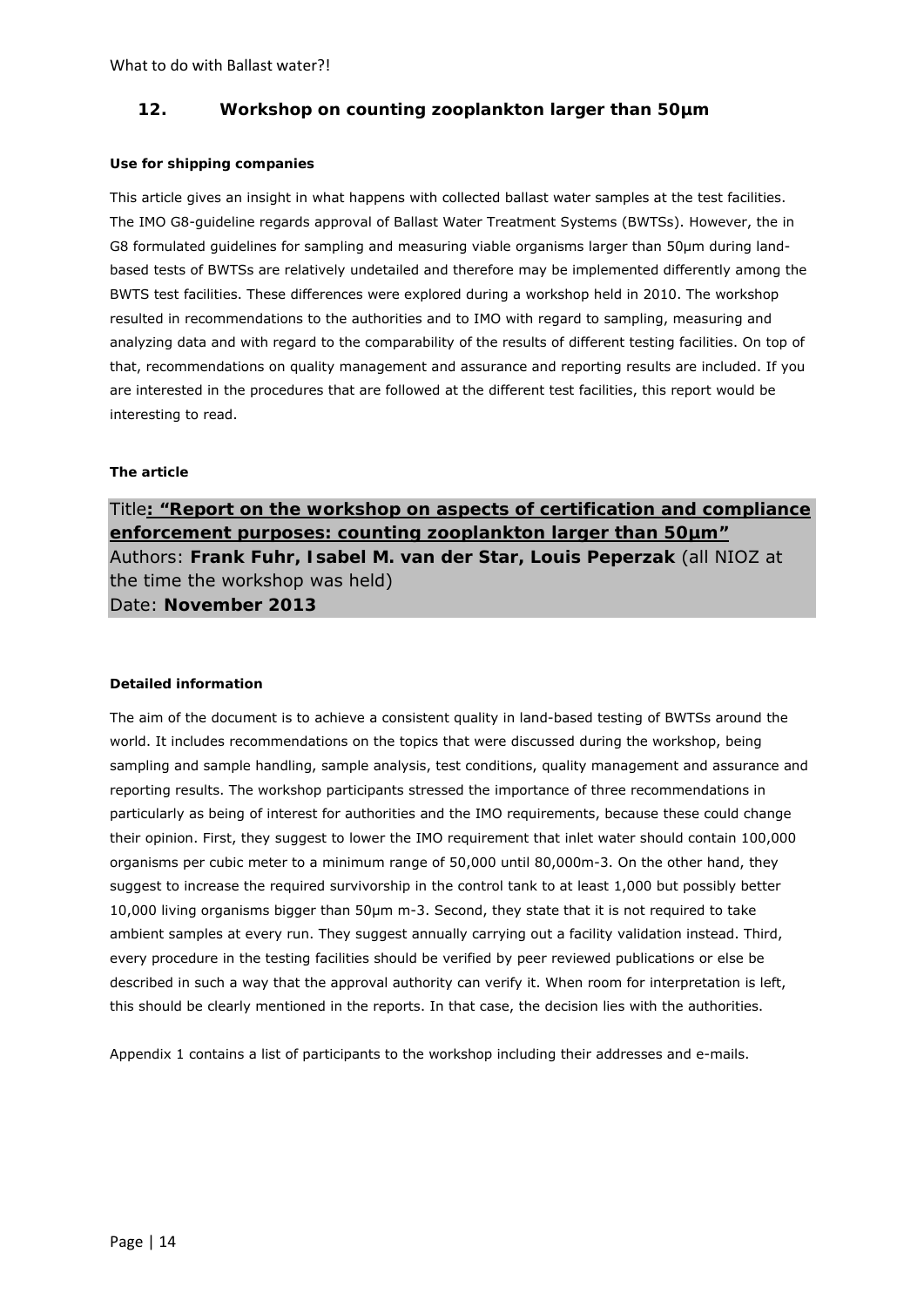# **13. Ballast water workshop 10-50µm**

### **Use for shipping companies**

The G8 guideline defines ballast water discharge standards (BWDS). A workshop was organised on the enumeration of organisms between 10 and 50µm, related to the BWDS. Currently, different measuring methods are used by the different workshop participants which represented several research institutions. Each of the participants was actively involved in the testing of ballast water management systems. They explored the differences between their methods and opportunities to use comparable protocols for enumerating the 10-50µm organisms.

### **The article**

# Title: **"Ballast water workshop 10 - 50µm: phytoplanktonmicrozooplankton. Final report."**

Authors: **Nick Welschmeyer, Nicole Bobco, Jules Kuo, Brian Maurer** (Moss Landing Marine Laboratories)

Date: **March 2011**

#### **Detailed information**

In March 2011 a four-day workshop was held at Moss Landing Marine Laboratories, California State University. The document contains a list of all the workshop participants, the agenda of the workshop and a summary of the discussion exchanges that were recorded among participants during the first three workshop days. The subject of the workshop was the enumeration of 10-50µm organisms related to the ballast water discharge standards (BWDS) defined in the IMO G8 guidelines. The participants were each actively involved in the testing of ballast water management systems (BWMS). They shared their experiences in an overarching attempt to evaluate live numeric counts of 10-50µm organisms related to ballast water test procedures. Hands-on demonstrations of counting procedures by flow cytometry and epifluorescence microscopy were performed in the laboratory. They listed the methods of the respective research institutes which varied (slightly) for each institute. Discussions of indirect, non-numeric biochemical methods of viability determination were considered. The group agreed that it is important to take time-integrated samples when testing for 10-50µm organisms. Furthermore, the group critically reviewed the methods for determining live organism concentrations and discussed special treatment of the 'treatment' sample. The important issues of Quality Assurance and Quality Control were discussed, focussing on the consistency of data credibility and quality among facilities. The last topic that is described is the determination of the organism size in which, among others, the standards for taking minimum and maximum dimension were discussed. On the final day a tour was given of the Golden Bear Facility (GBF), a ballast treatment test facility at the California Maritime Academy (CMA) Vallejo, California; GBF is operated by CMA in a joint partnership with scientists from Moss Landing Marine Laboratories.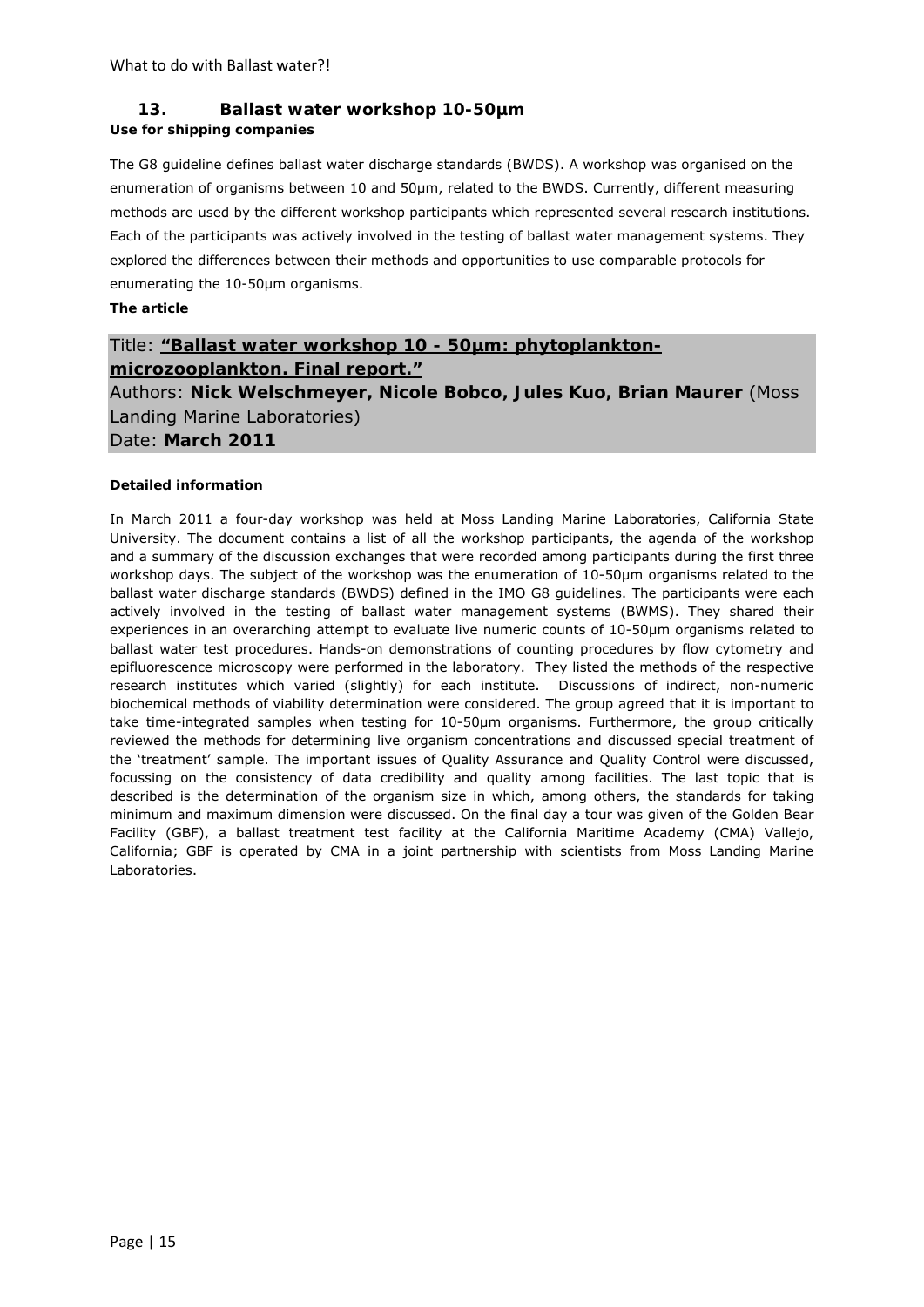# **Overview of analyses**

### **14. Available indicative and in-depth analyses**

#### **Use for shipping companies**

Several detection methods to test for compliance (both indicative and in-depth) with the D-2 standard are available. To check for gross non-compliance a rapid analysis may be done. When there is reason to doubt a vessels compliance to the D-2 standard a more detailed analysis needs to be performed. As per today, there is not a single method available that can identify all organism groups mentioned in the D-2 standard at once. Additionally, testing for colony forming units (cfu) of bacteria needs to be performed by experts in a lab because of the difficulty of identifying cfu and due to safety measures.

#### **The article**

Title: "**BWO technical outline and requirements for organism detection systems for establishing compliance enforcement**" Authors: **Stephan Gollasch** (GoConsult), **Peter Paul Stehouwer** (NIOZ) and **Matej David** (Dr. Matej David Consult s.p.). Date: **December 2012** 

#### **Detailed information**

This report summarizes potential detection technologies, including their 'pros' and 'cons', to prove (non) compliance with the BWM Convention. Both D-1 and D-2 standards were discussed but the focus of this fact sheet is on testing the compliance with the D-2 standard since the D-1 standard will be phased out over time. Methods used for compliance testing need to be accurate and reliable, practicable (i.e. short time to a result, simple to use, and portable) and cost efficient. The accuracy of the compliance test to detect organisms is hereby of prime importance. For bacterial analysis (i.e. *Vibrio cholerae*, *Escherichia coli* & *Intestinal enterococci*) standard tests exist but for analysing whether viable phyto- and zooplankton are present in ballast water new detection methods need to be developed or existing methods need to be adapted. The report describes detection tools to prove the presence/absence of organisms by DNA, RNA, ATP, Chl a, and measurements of increased oxygen content (i.e. presence of algae). These descriptions are followed by more specific methods available for detecting the three groups as referred to in the D-2 standard (i.e. >50 µm, organisms >10 µm or <50 µm, and the bacteria *V. cholerae*, *E. coli* & *I. enterococci*). The following methods seem to be the most promising approaches to test compliance with the D-2 standard: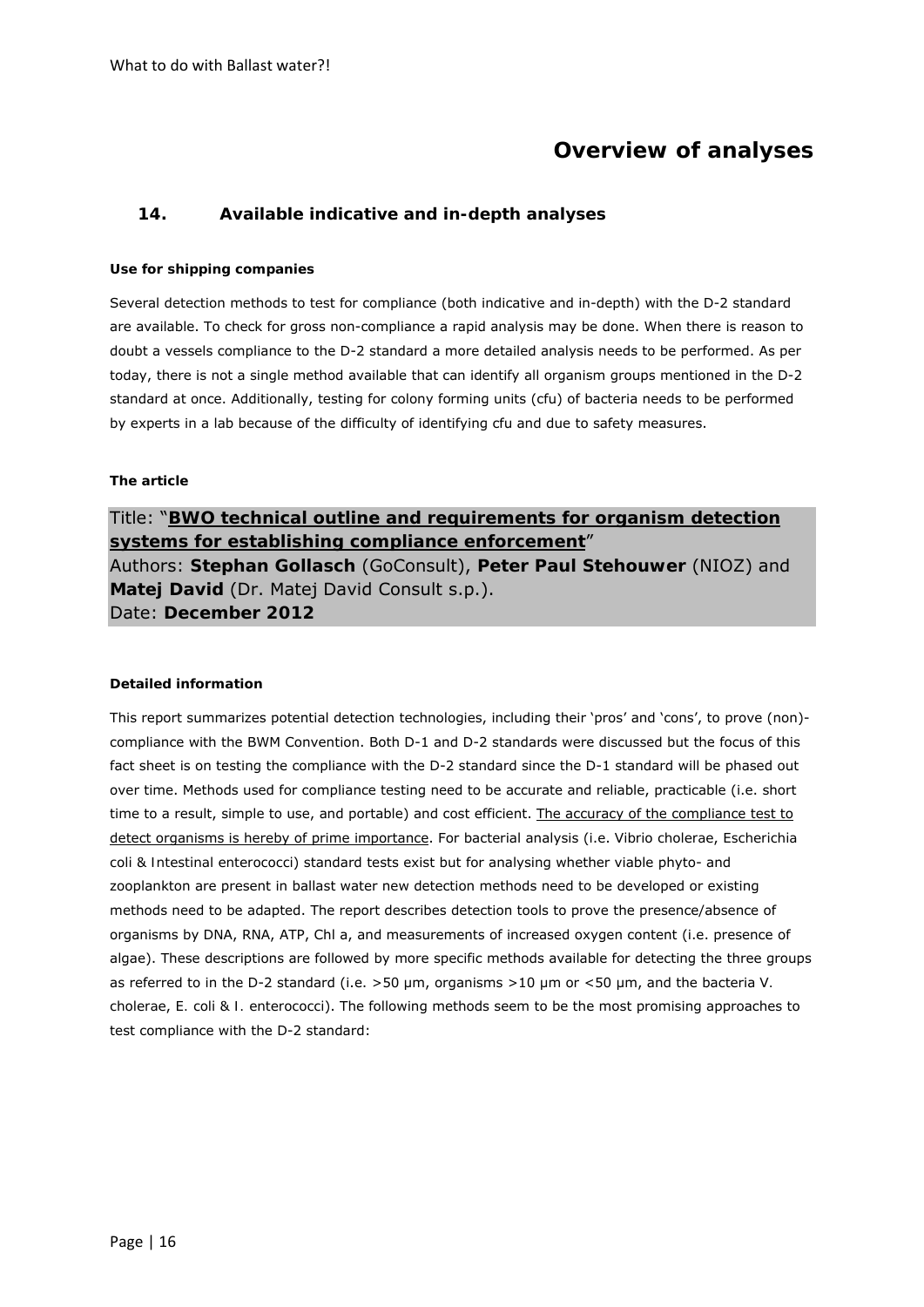| Organism group              | Indicative analysis on board                                     | Detailed D-2 compliance<br>test                                                 |
|-----------------------------|------------------------------------------------------------------|---------------------------------------------------------------------------------|
| $> 50 \mu m$                | Stereomicroscopy (viable organism<br>count), flow cameras        | Stereomicroscopy (viable<br>organism count),                                    |
| $>10 \mu m$ or $< 50 \mu m$ | PAM/FDA/flow cameras, ATP, flow<br>cytometry (semi-quantitative) | Stains, flow cytometry (viable<br>cell count)                                   |
| Escherichia coli            | Fluorometry (semi-quantitative)                                  | Möller & Schmelz/IDEXX<br>selective bacteria media<br>(colony forming units)    |
| Intestinal enterococci      | Fluorometry (semi-quantitative)                                  | Möller & Schmelz/IDEXX<br>selective bacteria media<br>(colony forming units)    |
| Vibrio cholera              | Enzyme detection (presence/absence)                              | Traditional TNBC agar plating<br>with selective media (colony<br>forming units) |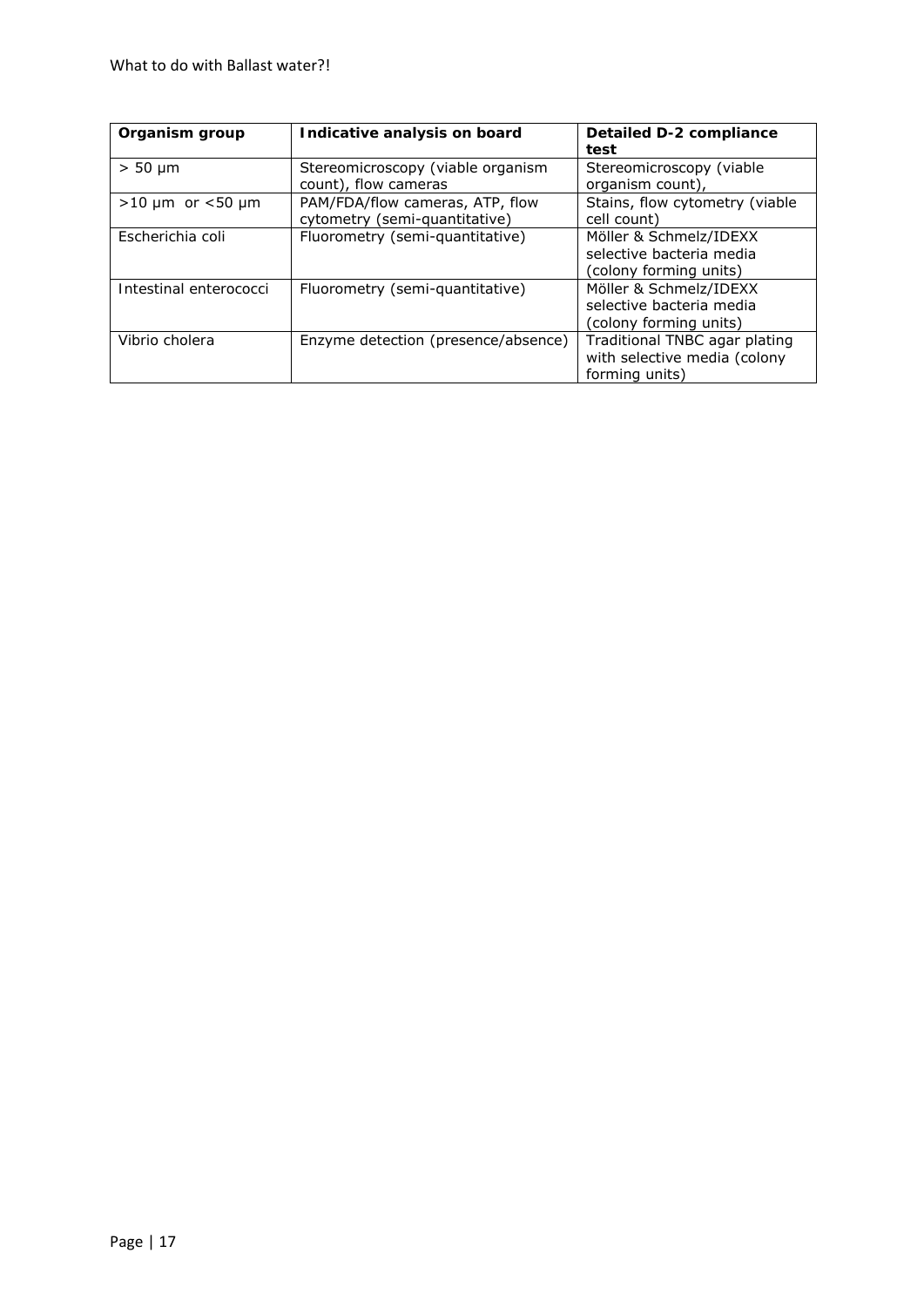# **Risk assessment**

### **15. The risks of treating Ballast Water**

#### **Use for shipping companies**

From the moment when the Ballast Water Management Convention enters into force roughly 50,000 ships need to be equipped with Ballast Water Treatment Systems (BWTS) to comply with the D-2 standard of the Convention. Among the articles discussed in the report are some that consider different risk assessments (e.g. human and environmental health), available treatment systems, the function of land-based testing, the sustainability of treatment systems, and the procedure for Type Approval of BWTS according to guidelines G8 and G9. Before BWTS gain Type Approval it is important to prove that these systems do not produce products that are harmful to the environment or human health.

#### **The article**

# Title: "**Emerging risks from Ballast Water Treatment**" Authors: **Barbara Werschkun, Thomas Höfer** & **Matthias Greiner**. (Federal Institute for Risk Assessment) Date: **August 2012**

#### **Detailed information**

This report contains a collection of various articles. As a whole it considers all risks concerning Ballast Water Treatment Systems (BWTS). Before commercialisation a BWTS has to prove that it is safe to use, i.e. that it does not produce harmful, toxic or reactive products that can in some way have an adverse effect on the environment or on human health. Even when systems do not make use of an active substance certain harmful products can come into being. Therefore it is of the utmost importance to make sure (through a risk assessment) that treatment systems do not produce such harmful or toxic products. When a treatment system makes use of an active substance (e.g. chlorine) the Marine Environment Protection Committee of the IMO decides whether it is safe to use or not. After their decision Type Approval can be issued by the applying flag state. In 2012 there were 16 treatment systems that had Type Approval. Many of those Type Approved systems used active substance (e.g. chlorine) to rid the ballast water of (viable) organisms.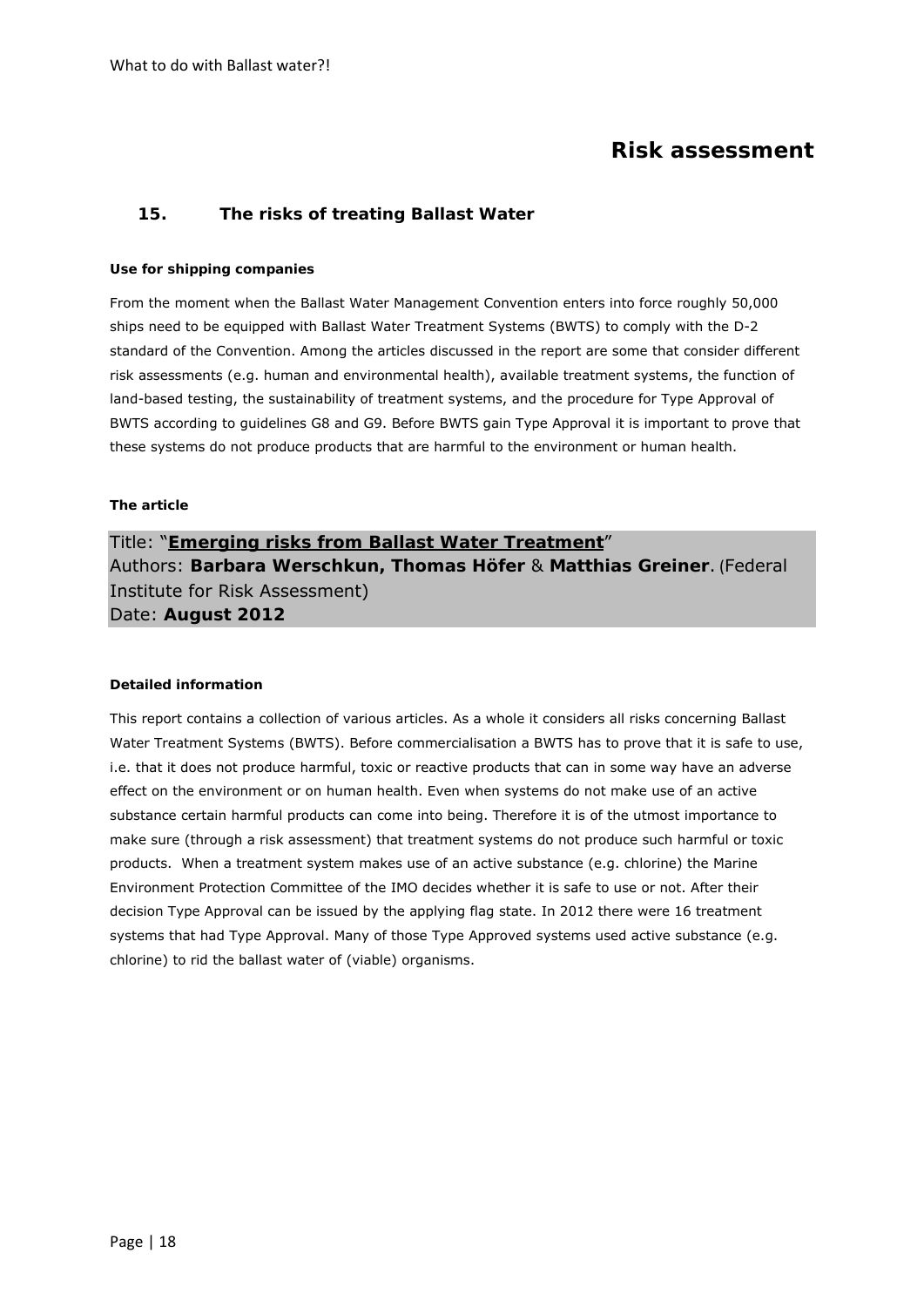### **16. Biofouling: a means of aquatic species transfer**

#### **Use for shipping companies**

Biofouling is defined as the accumulation of aquatic organisms to a surface that is immersed in or exposed to the aquatic environment. It includes both micro- and macro-organisms and both sessile and mobile species. Biofouling of ships is a concern for safety, economic and environmental reasons. Antifoulings that are currently used against biofouling either contain biocides or are biocides-free. The use of organotin compounds, such as TBT (tributyltin), is prohibited due to the damaging effects it had on marine life. Management measures currently in force are the voluntary "Guidelines for the control and management of ships' biofouling to minimize the transfer of invasive aquatic species".

#### **The article**

Title: **"Biofouling: a means of aquatic species transfer"** Authors: **Anne Bouyssou** (World Maritime University) Date: **August 2013**

#### **Detailed information**

Biofouling has been a little recognized means of species introduction that is induced by the shipping industry compared to ballast water. Congregation of organisms takes place in a five- stage process. Several factors, both operational and environmental, influence this attachment of organisms to a ship's hull. In earlier stage the organisms are still easy to remove. When time passes, they will stick fast and build up. Congregation of marine organisms also takes place inside the ship. Biofouling of ships is a concern for safety, economic, and environmental reasons. Safety can be compromised because biofouling can hamper proper functioning of pipework and associated appliances. Biofouling can reduce a ships' fuel efficiency and can increase maintenance costs, thereby creating an economic impact. Compared to ballast water, biofouling imposes an equivalent or higher risk to transfer species. Another environmental impact of biofouling concerns an increase in CO2 emissions due to frictional resistance when the vessel moves through the water. Reduction of biofouling can take place with antifouling coatings with or without toxic agents. Antifouling no longer contains organotins, because they had a damaging effect on marine life. Instead, copper is often used associated with booster biocides. Since 2011, voluntary "Guidelines for the control and management of ships' biofouling to minimize the transfer of invasive aquatic species" are adopted by the Marine Environment Protection Committee (MEPC) of the IMO. This represents the first international action addressing ships' biofouling.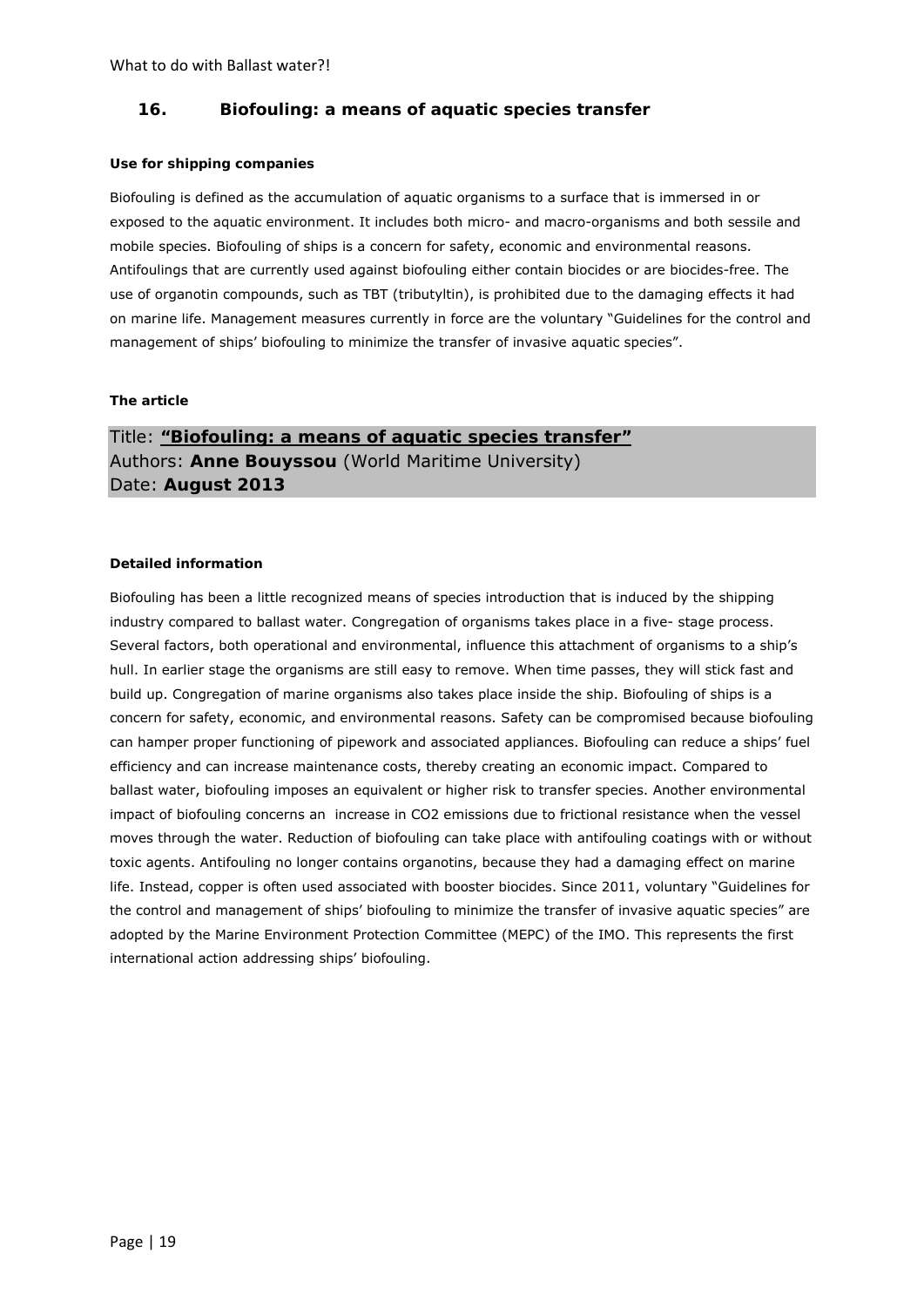# **17. Comparison and environmental impact of different dechlorination compounds**

#### **Use for shipping companies**

During operation of ballast water management systems based on electrolysis Active Substances can be generated which react with seawater and form substances that are called total residual oxidants (TRO). These TROs can cause harm for the marine environment and therefore the TRO concentration in the discharged ballast water should be kept below a concentration of 0.2 mg/L. Lowering the concentration of TROs can be done by adding compounds that can initiate a neutralisation process called dechlorination. This article looks into the environmental impact of five compounds that can be used for the dechlorination process. It studies the effect of changes in the pH, of the end product sulfate and of oxygen depletion on the environment. The effect on the pH is not significant as the ocean has a buffering capacity. The researchers found that the released sulfate does not harm the environment because of the high sulfate concentrations in the seawater. In order to prevent that oxygen levels are altered, it is said that the best dechlorination compound is either sodium thiosulfite or sodium metabisulfite.

#### **The article**

# Title: **"Comparison and environmental impact of the different dechlorination compounds sulphur dioxide, sodium sulphite, sodium metabisulfite, sodium bisulfite and sodium thiosulfate"** Authors: **Brigitte Behrends** (Marena Ltd.) Date: **September 2013**

#### **Detailed information**

This article compares the environmental impact of the five different dechlorination agents mentioned in the title. The researchers tested three effects of the agents, being the effect on the pH, on sulfate concentrations and on dissolved oxygen concentrations in the ocean. All five agents lowered the pH of the discharge water. However, this will not change the pH of the ocean significantly as the ocean has a buffering capacity due to its alkaline characteristics. Acidification would thus not be an issue for the agents. Second, sulfate is formed when the neutralisation reaction takes place. The amount that is generated is considered not concerning as the background concentrations of sulfate in the ocean are high. Therefore, no significant environmental impact related to sulfate is expected. Last, the agents influence the amount of dissolved oxygen (DO) in the water as they are reducing agents that consume DO in the water. It is said that sodium thiosulfate can best be used as a neutralising agent, since it consumes less oxygen than other compounds. Considering theoretical calculations would suggest that sodium metabisulfite demands the least oxygen compared to the other agents. However, sodium thiosulfate might be recommended because of side-reactions that may slow down the oxidation process.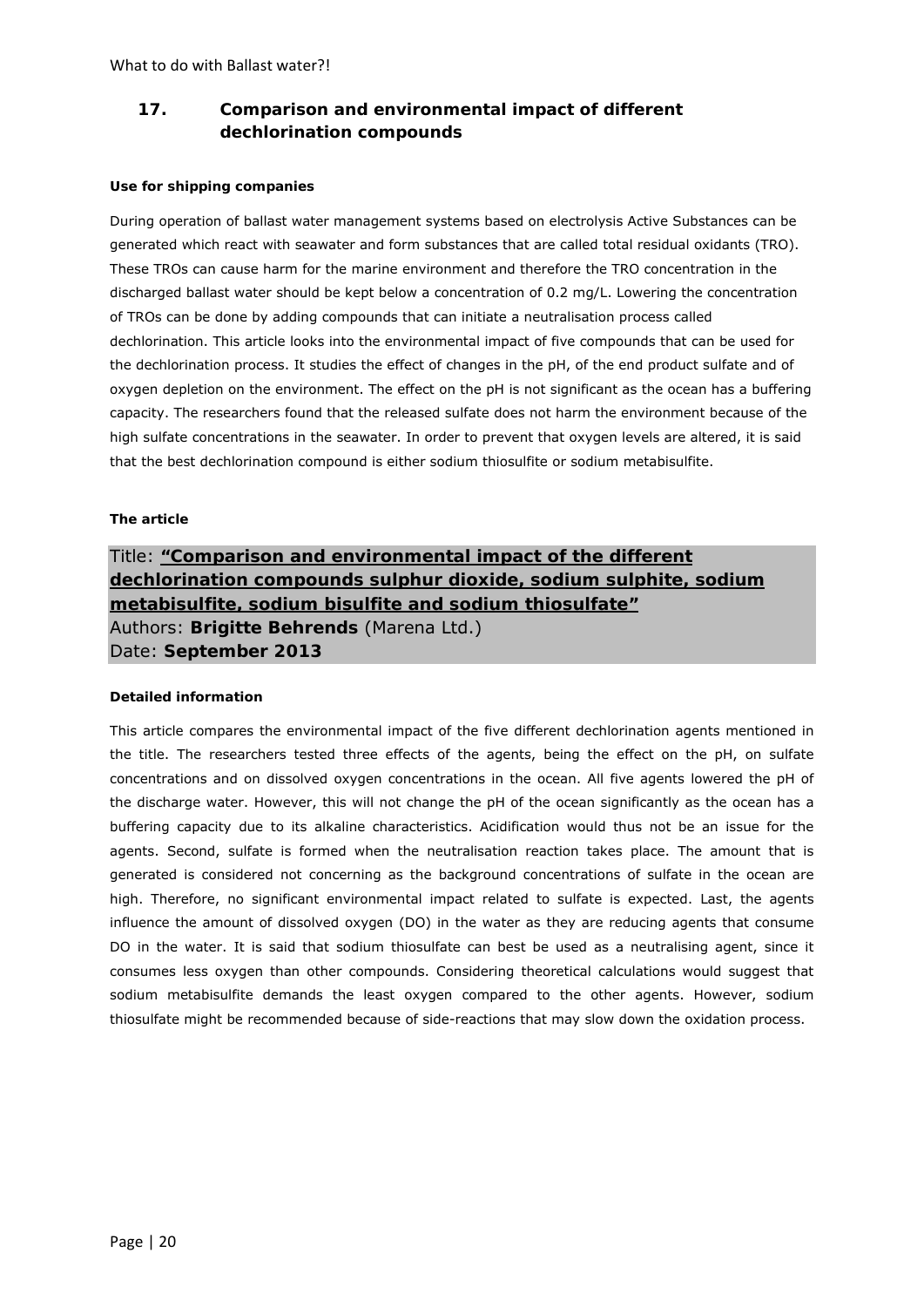# **NSBWO project**

## **18. Prolongation of the Ballast Water Opportunity Project**

#### **Use for shipping companies**

The extension of the Ballast Water Opportunity (BWO) project has to bring about certain developments, among which: the development of testing methods for both land and shipboard testing of ballast water, the development for compliance and enforcement methods, and the evaluation of errors in ballast water sampling methods.

#### **The article**

Title: "**BWO Extension to the budget or alternative grant applications**" Authors: **Stephan Gollasch** (GoConsult), **Hans Flipsen** (Evers + Manders Subsidieadviseurs B.V.) & **Jessica van der Laak** (Evers + Manders Subsidieadviseurs B.V.). Date: **June 2013** 

#### **Detailed information**

This report summarizes a list of successful new projects of the BWO. The budget of the BWO project has been extended to June 2014 after approval of the BWO Steering Committee in the annual meeting of 2013.

Since the start of the BWO project, more than 20 projects were successfully applied for by many facilities and project partners. These projects addressed ballast water management, ballast water related risk assessments, ballast water sampling, compliance control and enforcement aspects, and alien species in general, and include: NIOZ and IMARES-WUR that are involved in developing a management action plan for alien species in the Wadden Sea (i.e. WIASAP); IMARES-WUR has developed a standard method for testing ballast water discharges for gross non-compliance with the IMO's BWMC; BSH that participates in a project using satellite technology aiming to evaluate the risks associated with ballast water exchange, and gathers information on how to take a representative ballast water sample; WMU is involved in developing a project about alien species control and marine life protection in the Mediterranean Sea; CaTO is involved in supervision of students at the Groningen University that explore what can be learnt from species survival in BWM systems; GoConsult is testing several ballast water sampling methods on board commercial vessels to evaluate which methods deliver representative results, and undertakes a risk assessment regarding ballast water management in intra-Baltic shipping, among others; Cytobuoy is participating as an expert in a couple of projects; and finally Brockmann Consult GmbH is involved in the implementation of a risk assessment tool and a data base for alien species within harbours. The projects just mentioned are only a few within which these facilities and project partners participate.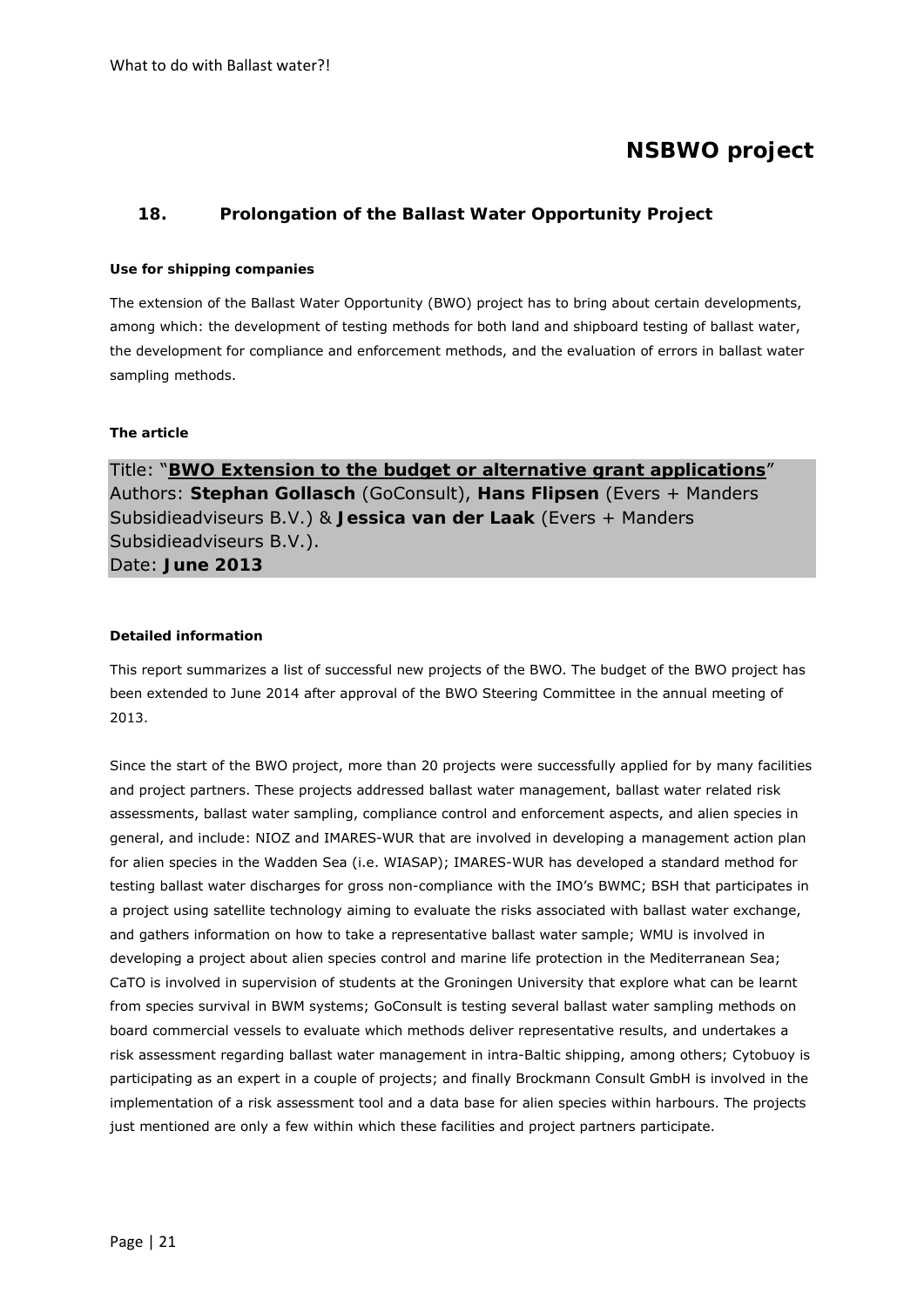# **19. Proceedings of NSBWO Europort 2011 conference**

#### **Use for shipping companies**

The goal of the conference was to raise awareness amongst the maritime world of the challenges and options posed by Ballast Water Management. Topics touched upon included: US regulations for Ballast Water Management (BWM); the phasing schedule of IMO's Ballast Water Management Convention (BWMC) once it enters into force (see glossary); risk assessment and environmental acceptability of Ballast Water Management Systems according to the guidelines G9 and G8 (IMO). It also informed the audience on present solutions for BWM on-board ships and their installation. **The article**

# Title: "**Proceedings NSBWO Europort 2011 Conference 'Threat or Treat'**" Authors: **Cato ten Hallers-Tjabbes** (CaTO Marine Ecosystems) & **Etienne Brutel de la Rivière** (MEA-NL) Date: **November 2011**

#### **Detailed information**

Ballast water is used for maintaining draught, stability and manoeuvrability of ships. Ballast water contains billions of small organisms (plants, animals, larvae and eggs) that are present in the port of intake. When such organisms are released into the port of destination they can develop into a plague, causing ecological and economical damage. To prevent this from happening the IMO (International Maritime Organization) adopted the Ballast Water Management Convention (2004). The Convention enters into force 12 months after the ratification of 30 states, and when 35% of the global tonnage is represented<sup>3</sup>. One of the topics discussed during the conference was the intent of the US to impose more stringent measures regarding ballast water discharge than the D-2 standard of the IMO. At present BWM systems are capable of achieving the IMO standard of Regulation D-2. The US Coast Guard adopted D-2, with a view of a future more stringent standard. The IMO's guidelines G8 and G9 were highlighted, in particular in view of the environmental acceptability of BWM systems. Guideline G8 acknowledges that a Ballast Water Management System not using active substances (physical treatment, such as UV irradiation) needs to be evaluated for the possibility that harmful end or by products may be formed. To



ensure that harm to the receiving environment is not to be expected, an evaluation of environmental acceptability has been incorporated in G8. Such evaluation is the core of G9. To inform about the options available for ships the different types of BWM systems were highlighted during the conference, followed by information on strategies for mounting systems on ships. The conference was attended by 266 participants, representing the maritime industry (shipping and ports), technology, policy makers, scientists and many others.

  $3$  At 31 July 2013, the Convention was ratified by 37 States, representing 30,32% of world merchant shipping tonnage.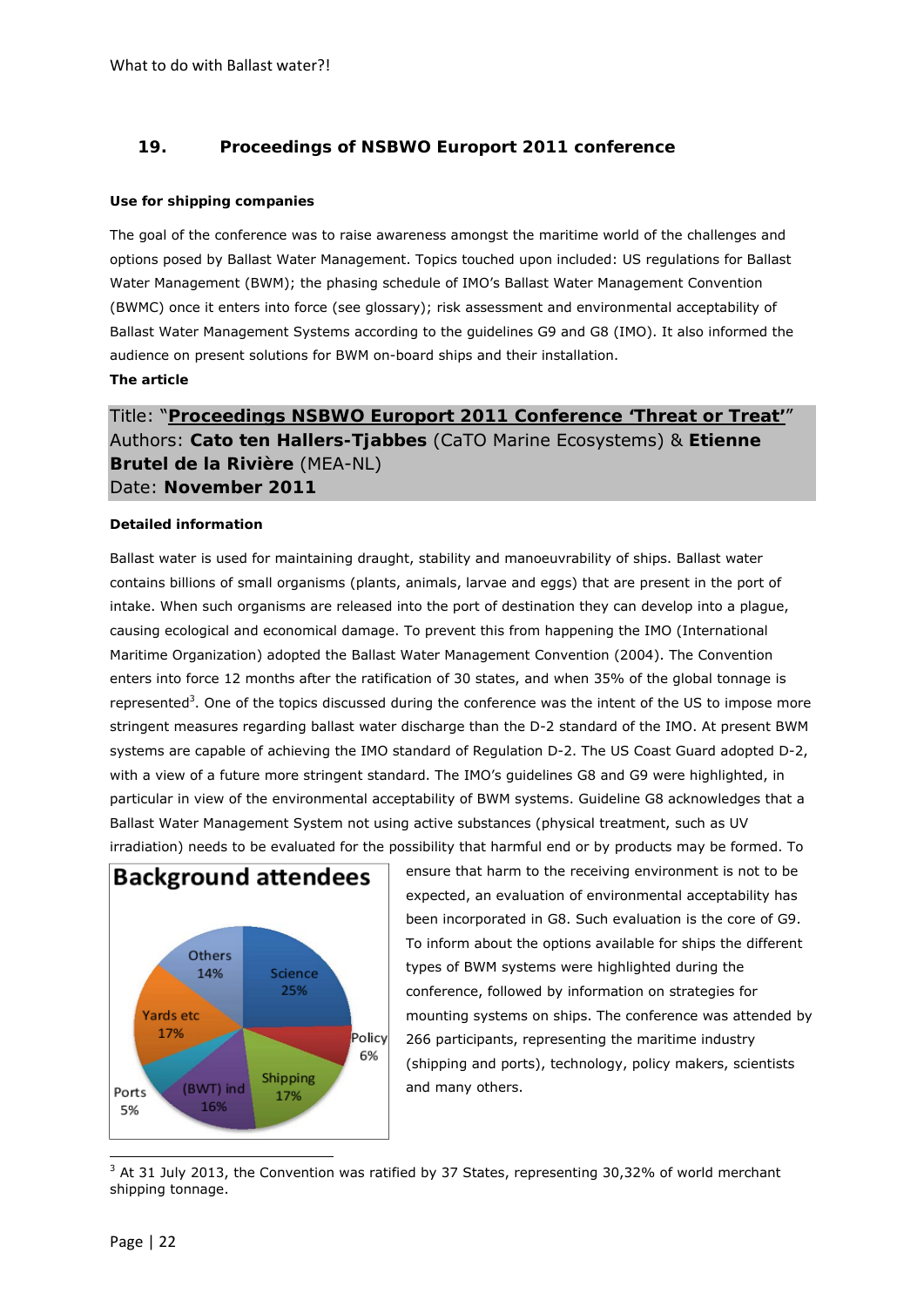### **20. Biofouling: a means of aquatic species transfer**

#### **Use for shipping companies**

Biofouling is defined as the accumulation of aquatic organisms to a surface that is immersed in or exposed to the aquatic environment. It includes both micro- and macro-organisms and both sessile and mobile species. Biofouling of ships is a concern for safety, economic and environmental reasons. Antifoulings that are currently used against biofouling either contain biocides or are biocides-free. The use of organotin compounds, such as TBT (tributyltin), is prohibited due to the damaging effects it had on marine life. Management measures currently in force are the voluntary "Guidelines for the control and management of ships' biofouling to minimize the transfer of invasive aquatic species".

#### **The article**

# Title: "**Biofouling: a means of aquatic species transfer**" Authors: **Anne Bouyssou** (World Maritime University) Date: **August 2013**

#### **Detailed information**

Biofouling has been a little recognized means of species introduction that is induced by the shipping industry compared to ballast water. Congregation of organisms takes place in a five- stage process. Several factors, both operational and environmental, influence this attachment of organisms to a ship's hull. In earlier stage the organisms are still easy to remove. When time passes, they will stick fast and build up. Congregation of marine organisms also takes place inside the ship. Biofouling of ships is a concern for safety, economic, and environmental reasons. Safety can be compromised because biofouling can hamper proper functioning of pipework and associated appliances. Biofouling can reduce a ships' fuel efficiency and can increase maintenance costs, thereby creating an economic impact. Compared to ballast water, biofouling imposes an equivalent or higher risk to transfer species. Another environmental impact of biofouling concerns an increase in CO2 emissions due to frictional resistance when the vessel moves through the water. Reduction of biofouling can take place with antifouling coatings with or without toxic agents. Antifouling no longer contains organotins, because they had a damaging effect on marine life. Instead, copper is often used associated with booster biocides. Since 2011, voluntary "Guidelines for the control and management of ships' biofouling to minimize the transfer of invasive aquatic species" are adopted by the Marine Environment Protection Committee (MEPC) of the IMO. This represents the first international action addressing ships' biofouling.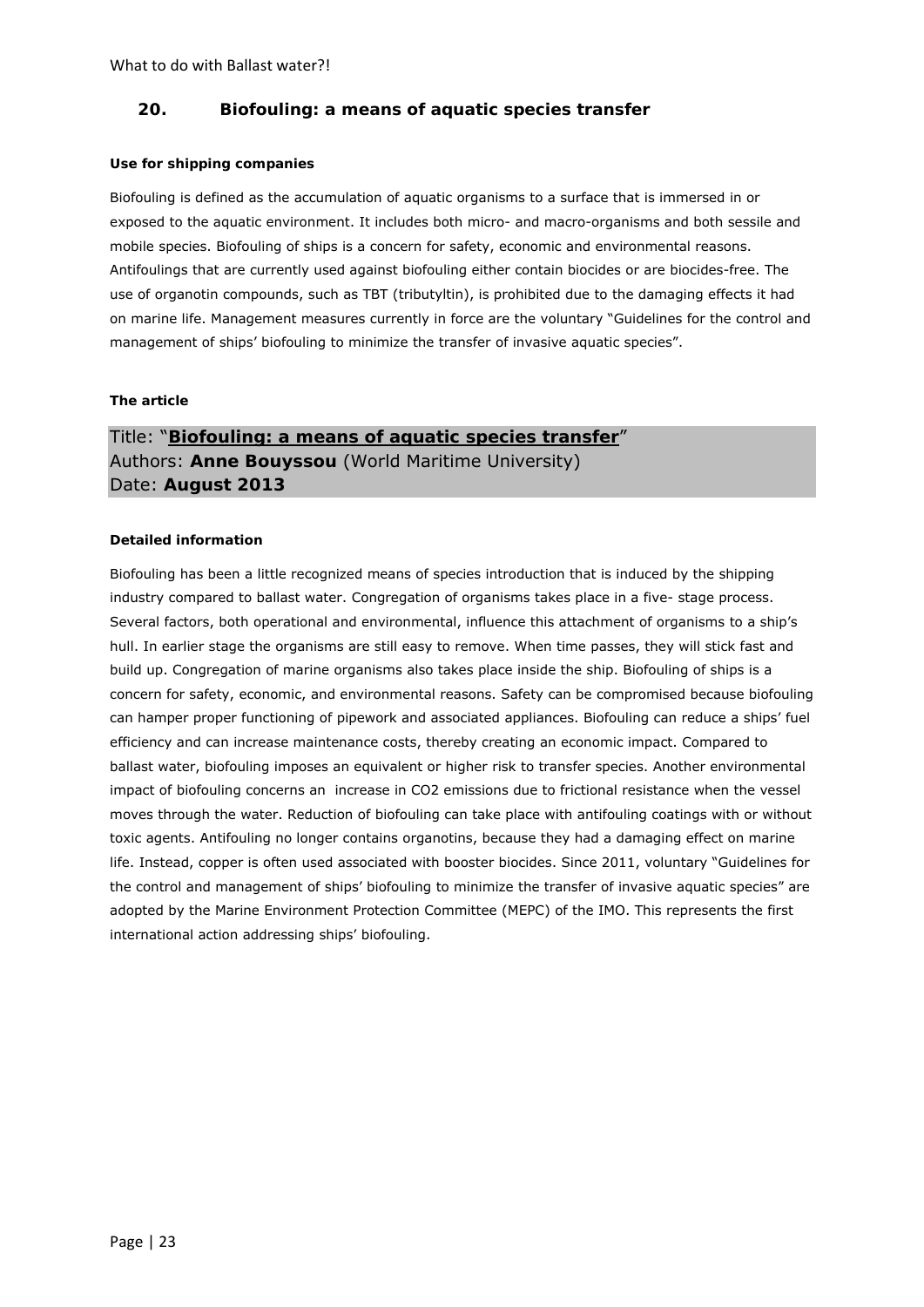## **21. Glossary**

This glossary contains a summary of all terms that are used in the following fact sheets. Since the D-1 standard of the IMO (exchange of ballast water) will be phased out in the near future the focus of all fact sheets will be on compliance with the D-2 standard (treatment of ballast water). To check whether a vessel is in compliance with the D-2 standard two analyses can be used: an indicative analysis, and an in-depth analysis. On the next page you may find the D-2 discharge standards of IMO and a timetable that describes when certain vessels need to comply with the D-2 standard once the Ballast Water Management Convention is entered into force.

- ‐ The **Ballast Water Management Convention (BWMC)** came into being in 2004 to reduce the rapidly growing problem of unwanted effects of global shipping. It formulates two ballast water performance standards: the D-1 and D-2 standard are described below
- ‐ **Colony forming unit (cfu)** is an estimate of the viable bacterial cells
- ‐ The **D-1 standard** concerns the exchange of ballast water in mid sea to reduce the amount of non-native species in ballast water during ballast water discharge
- ‐ The **D-2 standard** concerns the treatment of ballast water before it is discharged. For the discharge standards see table 1 on the next page
- ‐ **Fluorometer** is a method used to count viability and biomass of cells that are present in a water sample
- ‐ **G7**: Guidelines for the risk assessment of ballast water. When a ship transports ballast water between ports with comparable environments it may be exempted from the BWMC. Before a vessel qualifies for exemption it should prove that its discharge of ballast water does nothing to harm the environment of the receiving port. This needs to be determined by a risk assessment
- ‐ **G8**: Guidelines for the approval of Ballast Water Management Systems
- ‐ **G9**: Guidelines for the approval of Ballast Water Management Systems that make use of active substances
- ‐ An **in-depth analysis** is used when the indicative test results in doubts whether or not IMO's D-2 standard was met. This analysis provides more detailed information on the (non-) compliance of the vessel. This type of test is time consuming (> 8 hours to several days) and needs to be performed by experts in a laboratory. The analysis is carried out with the highest possible accuracy
- ‐ An **indicative analysis** is a rapid analysis of the ballast water that can be used on board to confirm gross non-compliance with the D2-standard. It delivers results in a matter of minutes, but with a certain level of inaccuracy (it is a 'quick and dirty' test). To perform this test no extensive training is needed, i.e. anyone can interpret the results
- ‐ **Indicator microbes** are the bacteria mentioned in the D2-standard: *Vibrio cholerae, Escherichia coli,* and *Intestinal enterococci*
- ‐ **Phytoplankton**: small algae present in sea water (most in the range of 10-50 µm)
- Ship board testing is an indicative analysis (see above)
- ‐ **Zooplankton**: small animals present in sea water (most larger than 50 µm)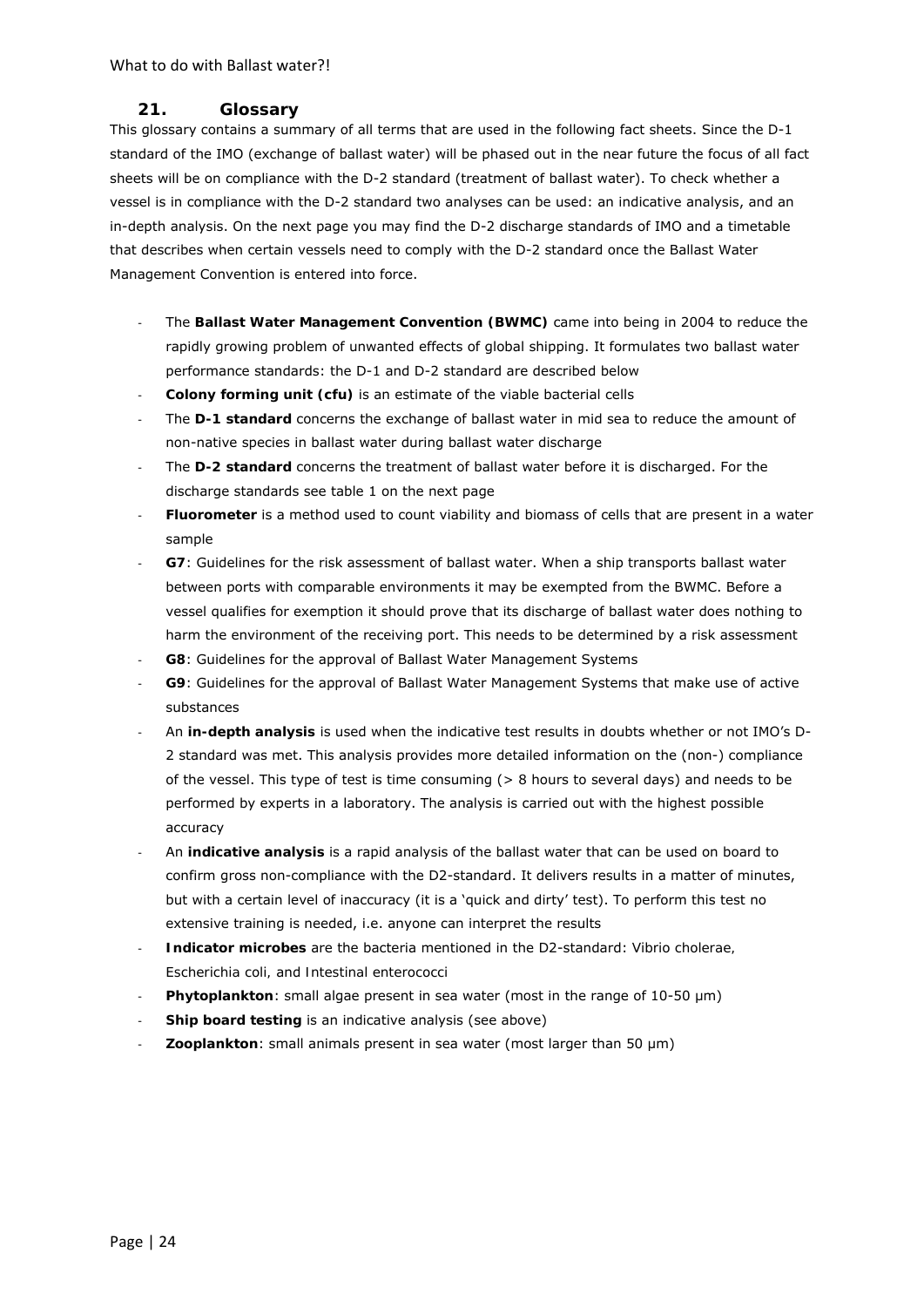**Table 1: D-2 discharge standerds of the IMO considering VIABLE cells. Source: Discharge standards Lloyd's register – BWT technologies, SEP 2012** 

| <b>Organism category</b>                    | <b>Regulation</b>                                            |
|---------------------------------------------|--------------------------------------------------------------|
| Plankton, >50 µm in minimum<br>dimension    | $< 10$ cells / $\text{m}^3$                                  |
| Plankton, 10-50 µm                          | $<$ 10 cells / ml                                            |
| Toxicogenic Vibrio cholera (O1<br>and O139) | $< 1$ cfu* / 100 ml<br>or less than 1 cfu /g<br>(wet weight) |
| Escherichia coli                            | $<$ 250 cfu* / 100 ml                                        |
| Intestinal Enterococci                      | $< 100$ cfu* / 100 ml                                        |

Table 1: IMO 'D2' standards for discharged ballast water

\* colony forming unit

# **Table 2: Timetable for Ballast Water Treatment in the Convention for the Control and Management of Ships Ballast Water & Sediments from the IMO after the MEPC 65 meeting. Source: Lloyd's Register 2013 – IMO MEPC 65 Summary**

| <b>Ballast capacity</b>                              | Constructed before 2009                                                                                                                                                      | Constructed in<br>or after 2009<br>but before 2012 | Constructed in<br>or after 2012            |
|------------------------------------------------------|------------------------------------------------------------------------------------------------------------------------------------------------------------------------------|----------------------------------------------------|--------------------------------------------|
| Less than 1500m <sup>2</sup>                         | EIF before 2016: by 1st IOPP**<br>renewal survey after the anniversary<br>of the delivery of the ship in 2016                                                                | By 1st IOPP renewal survey after EIF               |                                            |
|                                                      | EIF after 2016: by 1 <sup>s</sup> IOPP renewal<br>survey                                                                                                                     |                                                    |                                            |
| Between 1500m <sup>3</sup> and<br>5000m <sup>3</sup> | EIF before 2014: by 1 <sup>st</sup> IOPP renewal<br>survey after the anniversary of the<br>delivery of the ship in 2014                                                      |                                                    |                                            |
|                                                      | EIF after 2014: by 1 <sup>s</sup> IOPP renewal<br>survey                                                                                                                     |                                                    |                                            |
| Greater than 5000m <sup>3</sup>                      | EIF before 2016: by 1 <sup>x</sup> IOPP renewal survey after the<br>anniversary of the delivery of the ship in 2016<br>EIF after 2016: by 1 <sup>s</sup> IOPP renewal survey |                                                    | By 1st IOPP<br>renewal survey<br>after EIF |

#### Reschedule for ships constructed before the entry into force (EIF)\* of the Convention

\* "EIF" means entry into force of the BWM Convention. This occurs 12 months after the date when condition for entry into force is met by sufficient number and tonnage of ratifications

The IOPP renewal survey indicated in the table below refers to the renewal survey associated with the IOPP Certificate required under MARPOL Annex I

Ships constructed after the entry into force of the Convention are required to comply on delivery.